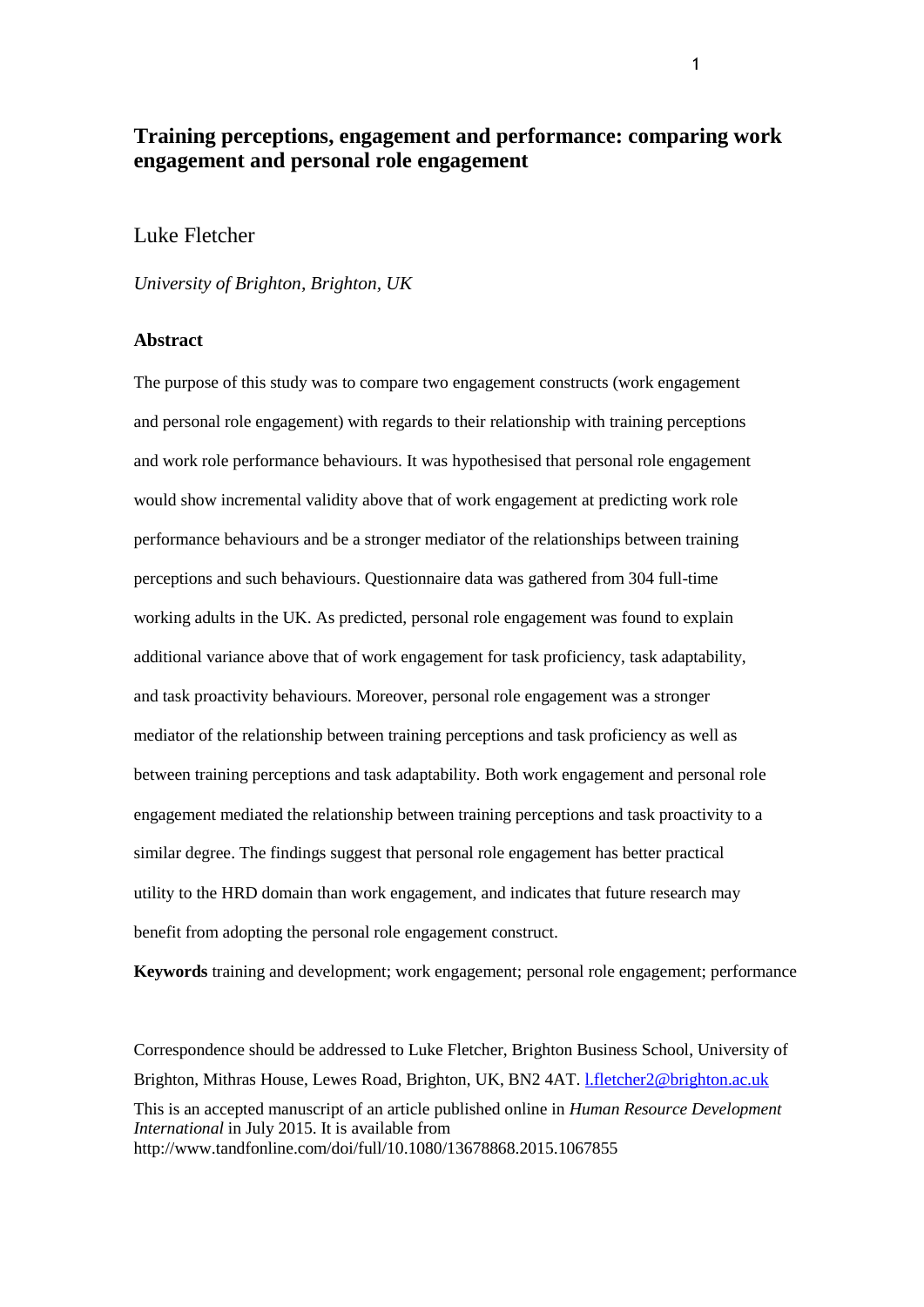# **Training perceptions, engagement and performance: comparing work engagement and personal role engagement**

# **Introduction**

Although evidence within the HRD domain has started to demonstrate that engagement is beneficial for individual performance (Rurkkhum and Bartlett 2012) and is an important psychological experience that connects HRD practices with employee outcomes (Shuck et al. 2014), a number of different engagement constructs have been utilised. Despite most engagement research claiming to represent a similar activated and positive psychological state, there remains the issue that there is no single universally accepted and utilised engagement construct (Wefald et al. 2012). The construct being utilised is important as it should capture this particular state and not other psychological phenomenon such as flow or involvement (Little and Little 2006). In consequence, a growing number of scholars are concerned that without focused empirical examination of these constructs, the potential value of engagement, as a unique psychological construct, will be lost (Cole et al. 2012). This is of particular relevance within the HRD field as there may be subtle, yet important differences in the significance and power of different engagement constructs to predicting job performance as well as for mediating relationships between HRD practices and performance. Without understanding this issue the robustness and validity of engagement research within the HRD domain may be variable and contestable. Furthermore, given that HRD practitioners are responsible for monitoring engagement levels and designing interventions to improve engagement (Shuck and Rocco 2014), insights from such research may not provide clear and precise recommendations.

The two most dominant and widely utilised constructs of engagement applied to HRD research are work engagement (Schaufeli et al. 2002) and personal role engagement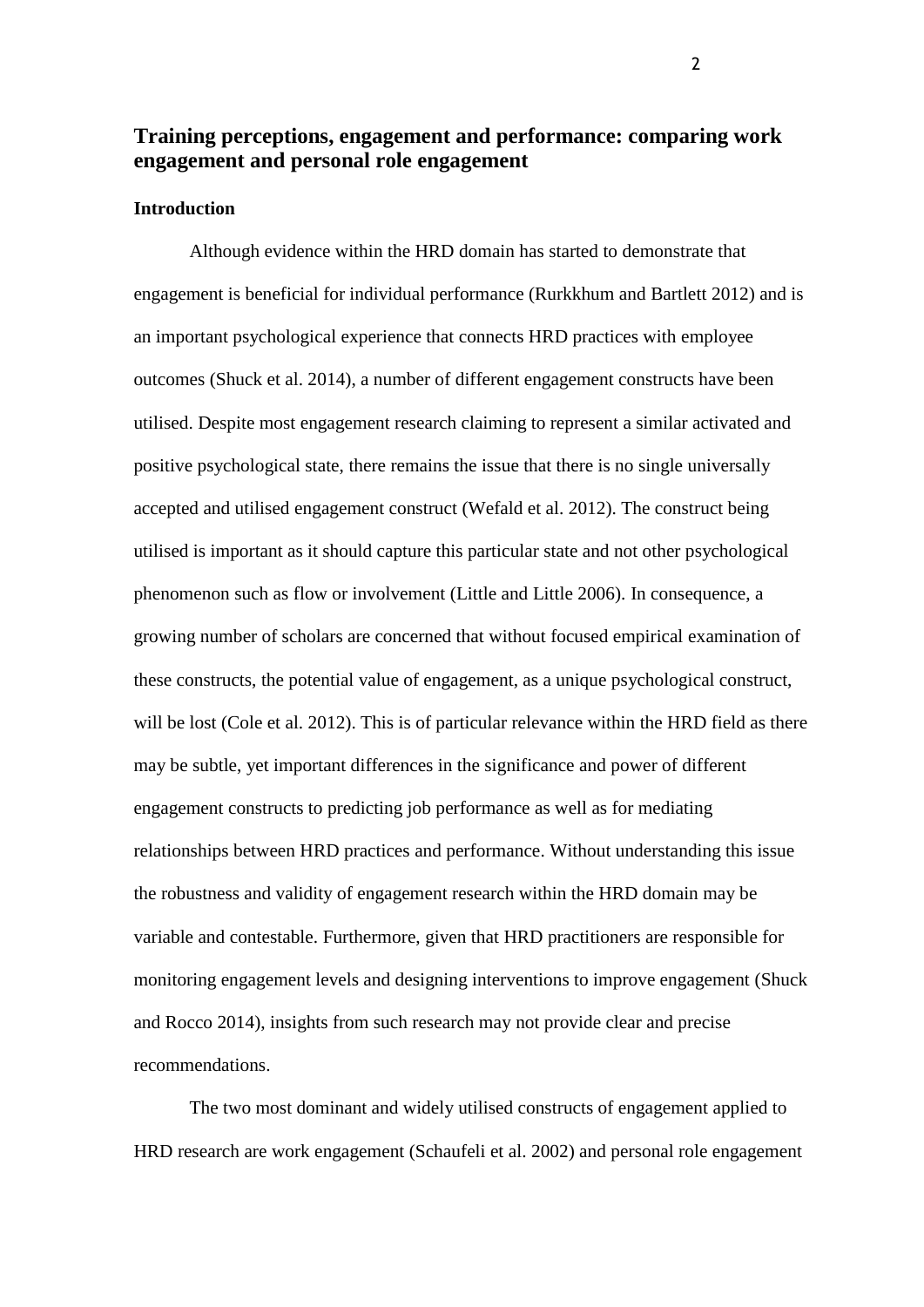(Kahn 1990). Despite representing similar multidimensional and higher-order attitudinal constructs, the two conceptually differ in fundamental ways (Shuck 2011), which therefore affect the measurement of these constructs and potentially the relationship they have with HRD practices as well as with performance. Given that prior studies (Cole et al. 2012; Wefald et al. 2011) reveal that these engagement constructs show differences in their discriminant and predictive validity this is an important area to research. No studies have compared work engagement and personal role engagement in this way within the context of HRD. Identifying which construct is more empirically useful to apply to the HRD domain will help researchers focus on developing a strong, consistent and clear evidence base that can provide organisations with precise ways to measure, evaluate and improve engagement through HRD practices. This current study seeks to fill this gap by comparing and contrasting personal role engagement and work engagement as a) predictors of work performance, and b) mediators the relationship between training (as a core HRD practice) and work performance.

#### **Literature review and hypothesis development**

## *Personal role engagement and its link with performance*

Personal role engagement was first conceptualised by Kahn (1990), who sought to develop a new approach to work motivation by undertaking an inductive ethnographic study within a summer camp for adolescents and an architecture firm. From this study, he defined engagement as the "harnessing of organization members selves to their work roles" (Kahn 1990, 694), and described it as the simultaneous expression of various facets of one's preferred self at work. These facets are connected to, and focused on, the work role: the emotional dimension of the self that reflects an energising form of positive affect; a cognitive dimension of the self that signifies a high level of intellectual activity that goes beyond the basic fulfilment of core duties; and a social dimension of the self that enables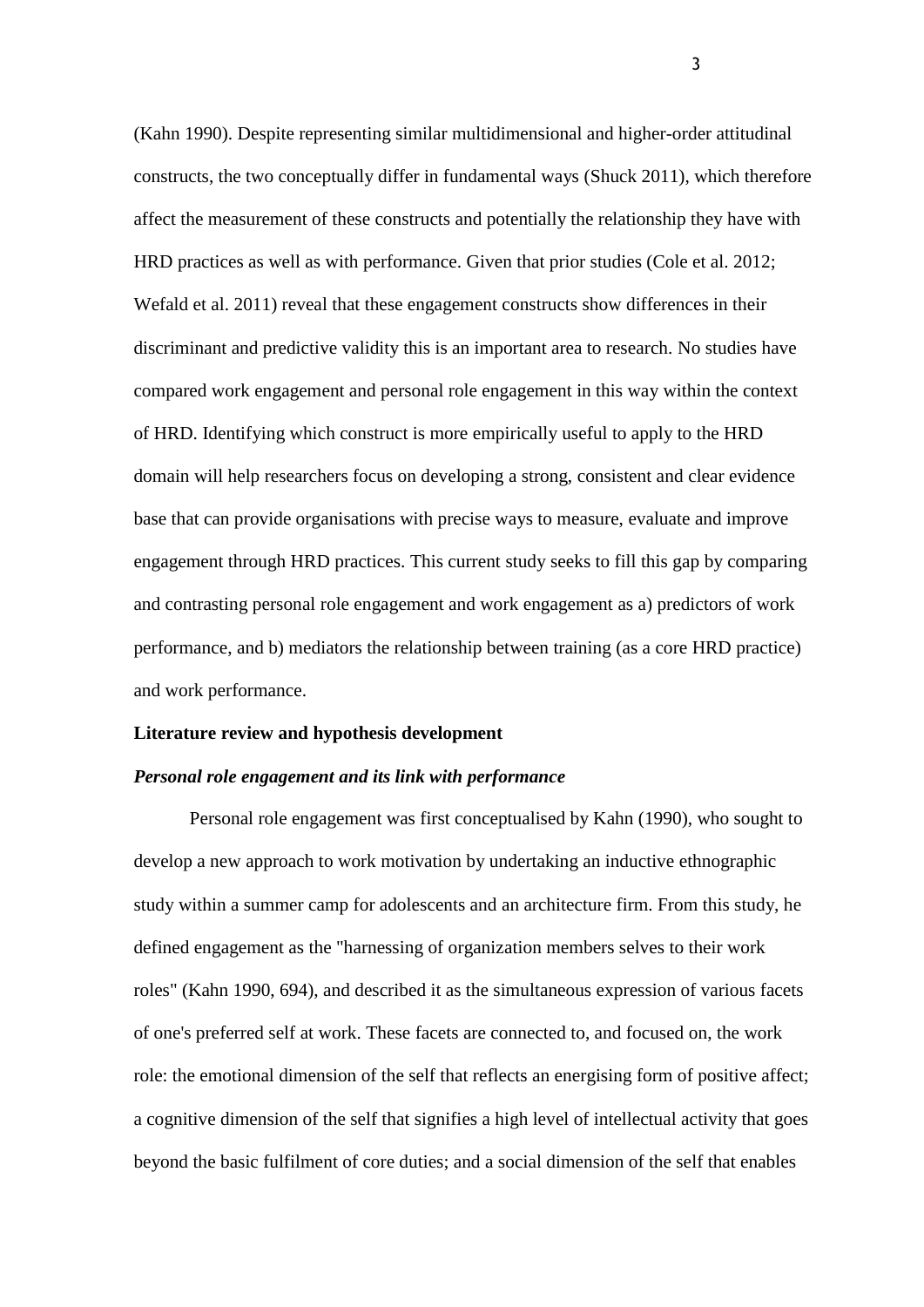the individual to relate and connect with the wider work context (Soane et al., 2013). Although the emotional and cognitive dimensions exist in other operationalisations of personal role engagement (May, Gilson, and Harter 2004; Rich, LePine, and Crawford 2010), these others focus on a physical or behavioural dimension (in the form of devoting energy and effort to the job role) rather than a social dimension. Kahn (1990), and indeed others (e.g., Parker and Griffin 2011), make the distinction between the experience of engagement and the behavioural consequences of such engagement, and recently Kahn and Heaphy (2014) highlight the importance of social connectedness in the experience of engagement. Thus, social engagement may be an integral feature of 'being engaged', whereas behavioural or physical engagement may constitute an outcome rather than a dimension of engagement.

Inherent in the conceptualisation of personal role engagement is the notion that engagement is connected with high quality job performance. Personal role engagement allows individuals to demonstrate 'authenticity', i.e. "one's thoughts, feelings and beliefs are accessible within the context of role performances" (Kahn 1992, 322), thus the experience is psychological, yet the consequences are behavioural. When a person is engaged their preferred self is expressed and employed in the performance of their work role (Kahn, 1990). Empirical studies have demonstrated that the higher the level of a person's personal role engagement, the greater their performance is in terms of in-role (e.g., task performance - Rich et al. 2010) and extra-role (e.g., citizenship behaviours – Alfes et al. 2012; innovation/creativity- Alfes et al. 2013; knowledge sharing - Chen, Zhang, and Vogel 2011) work behaviours. These relationships range from  $r = .31$  to  $r =$ .46, and from regression co-efficients of  $\beta$  = .25 to  $\beta$  = .53.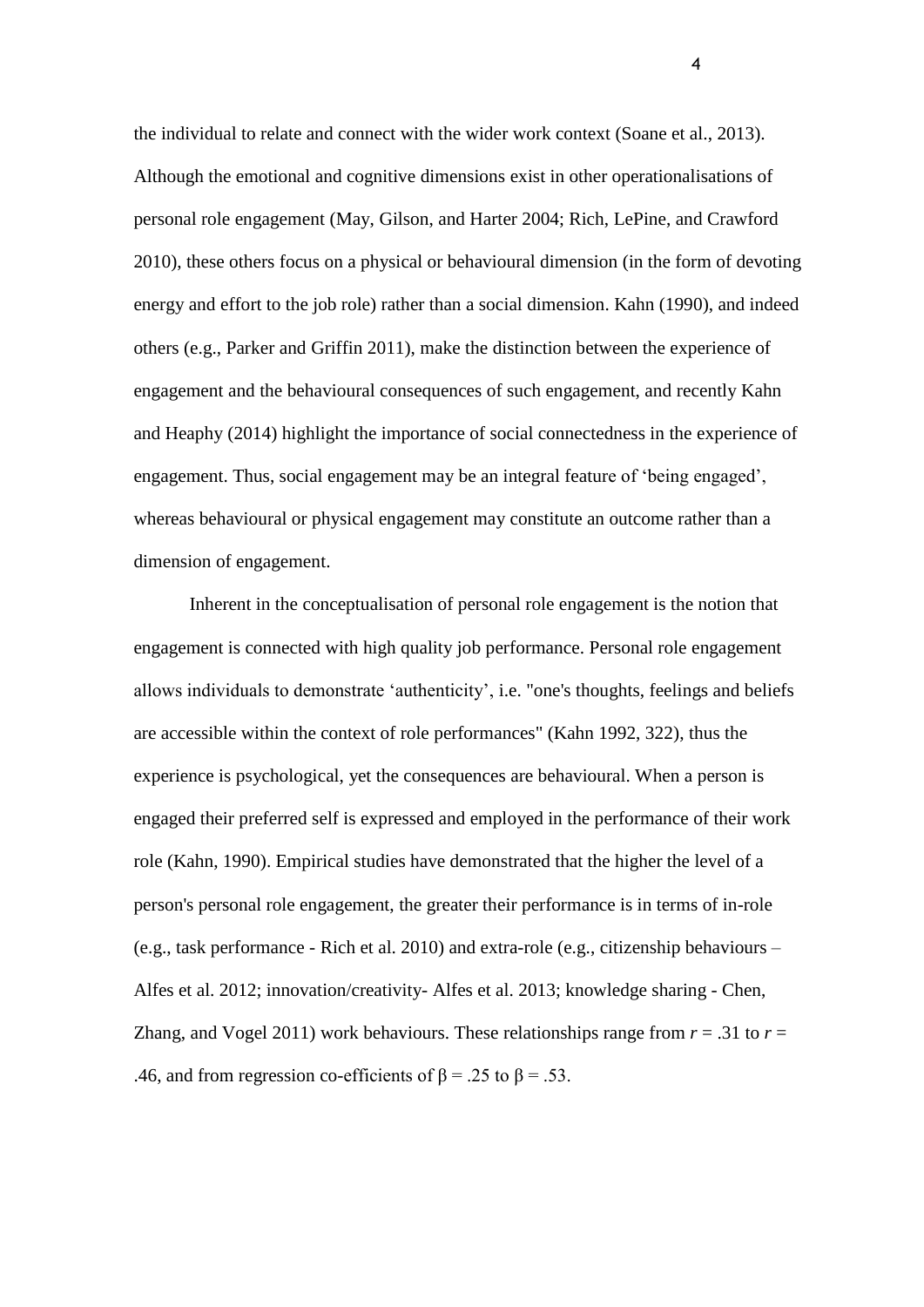## *Work engagement and its link with performance*

Work engagement was developed through a deductive and quantitative approach that focused on positioning it as the positive anti-thesis of job burnout. Consequently, it was found that although the two were highly related, engagement represented an independent construct that was not the polar opposite of burnout (Schaufeli et al. 2002). Work engagement is defined as "a positive, fulfilling work-related state of mind...that is not focused on any particular object, event, individual, or behavior" (Schaufeli et al. 2002, 74). It is focused on the broad scope of work activities and manifests as a higher-order attitudinal state that comprises three dimensions: feeling energised and vigorous (Vigor); feeling proud of and dedicated to one's work (Dedication), and feeling absorbed and immersed in one's work (Absorption). Thus, work engagement represents a sense of energy and identification with work activities (Schaufeli and Bakker 2010). However, this construct of engagement has been questioned as there is evidence to show that work engagement "overlaps to such an extent with job burnout…that it effectively taps an existing construct under a new label" (Cole et al. 2012, 1573).

Despite this, work engagement is theorised to be related to job performance because it signifies an energetic and involved motivational state that directs an individual's efforts towards the completion of work tasks and activities (Parker and Griffin 2011). There are a growing number of studies that show a positive relationship between work engagement and work role behaviours, both in-role (e.g., Gorgievski, Bakker, and Schaufeli 2010) and extra-role (e.g., citizenship behaviours -Sulea et al. 2012; innovation/creativity- Bakker and Xanthopoulou 2013; adaptability - Barnes and Collier 2013; personal initiative/proactivity - Den Hartog and Belschak 2012). These relationships range from  $r = .30$  to  $r = .51$ , and from regression co-efficients of  $\beta = .23$  to  $\beta = .42$ .

INSERT TABLE 1 HERE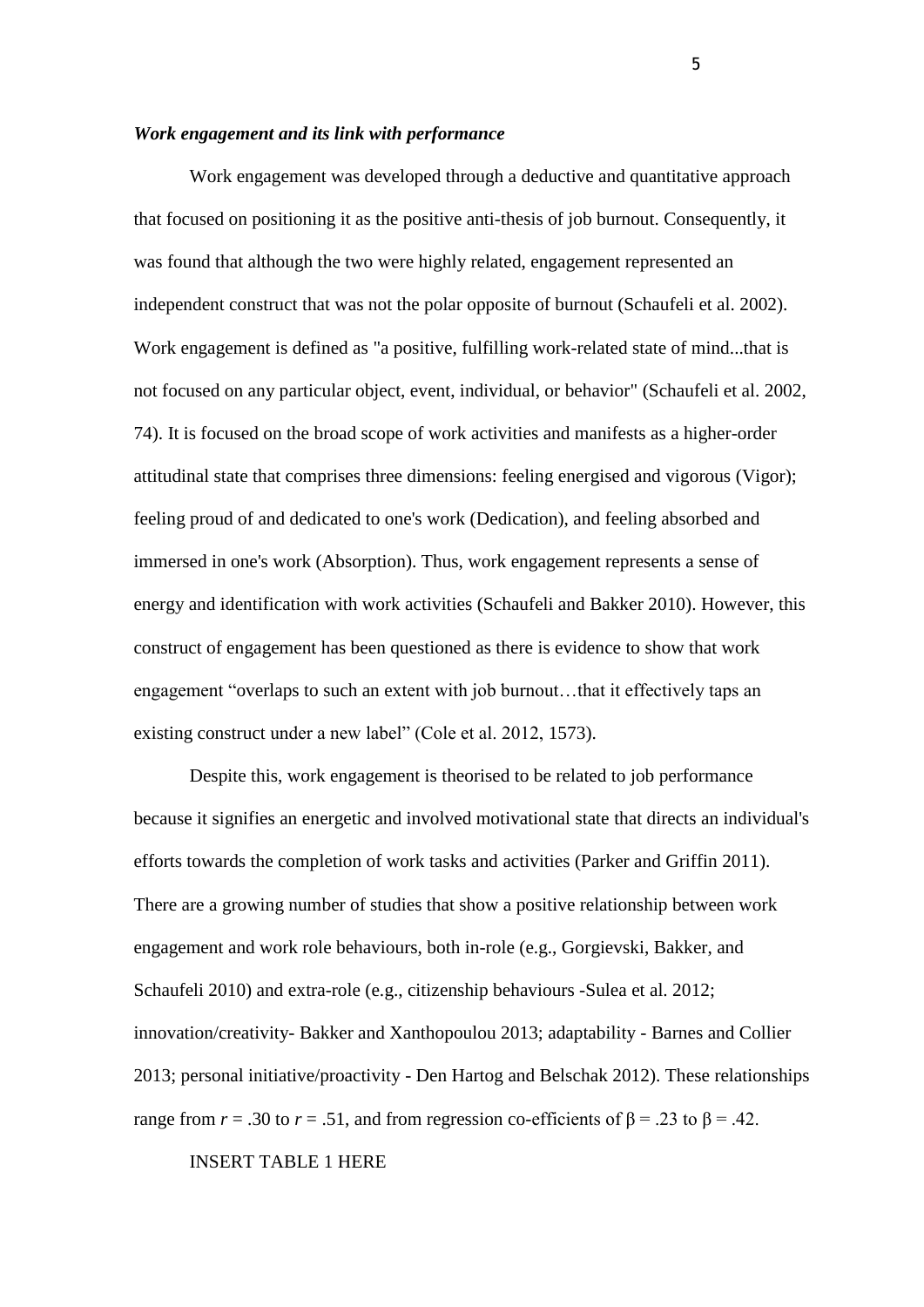#### *Comparing personal role engagement and work engagement constructs*

Table 1 summarises the conceptual foundations of the two engagement constructs. Drawing on this, I argue that personal role engagement represents a fuller, deeper, and more immersive concept than work engagement. Crucially, personal role engagement differs from work engagement because it attempts to capture the authentic and complete expression of one's preferred self to one's work role performance rather than just the employment of energies into work activities (Kahn and Heaphy 2014; Schaufeli and Bakker 2010). This then allows for full and active work role performance as key aspects of the self are simultaneously expressed in a connected way within the work role (Rich et al. 2010), and so "highlights not only the connection between engagement and work role performance...but also the notion of personal agency or agentic self" (Cole et al. 2012, 1576). This psychological involvement with work is more holistic, synergistic and distinct than the narrower work engagement construct that views it as being "a high level of energy and strong identification with one's work" (Schaufeli and Bakker 2010, 13). Work engagement is focused on the attitudinal connection that an individual has with their work activities rather than the expression of the self in one's work role, and so is more about a 'state of mind' whilst at work rather than a 'state of self-expression' (Kahn and Heaphy 2014; Schaufeli et al. 2002). This can be seen when comparing the different measurements of the two constructs.

Although there are similarities between the Soane et al's (2013) and Schaufeli et al's (2002) measures, notably the items reflecting the affective engagement and dedication dimensions, there are fundamental differences. Soane et al (2013) focus on intellectual engagement in the form of attention and focus whereas Schaufeli et al (2002) focus on absorption and cognitive intensity. Given that attention and absorption are related, yet different features of cognitive activation, with the latter connoting a core element of the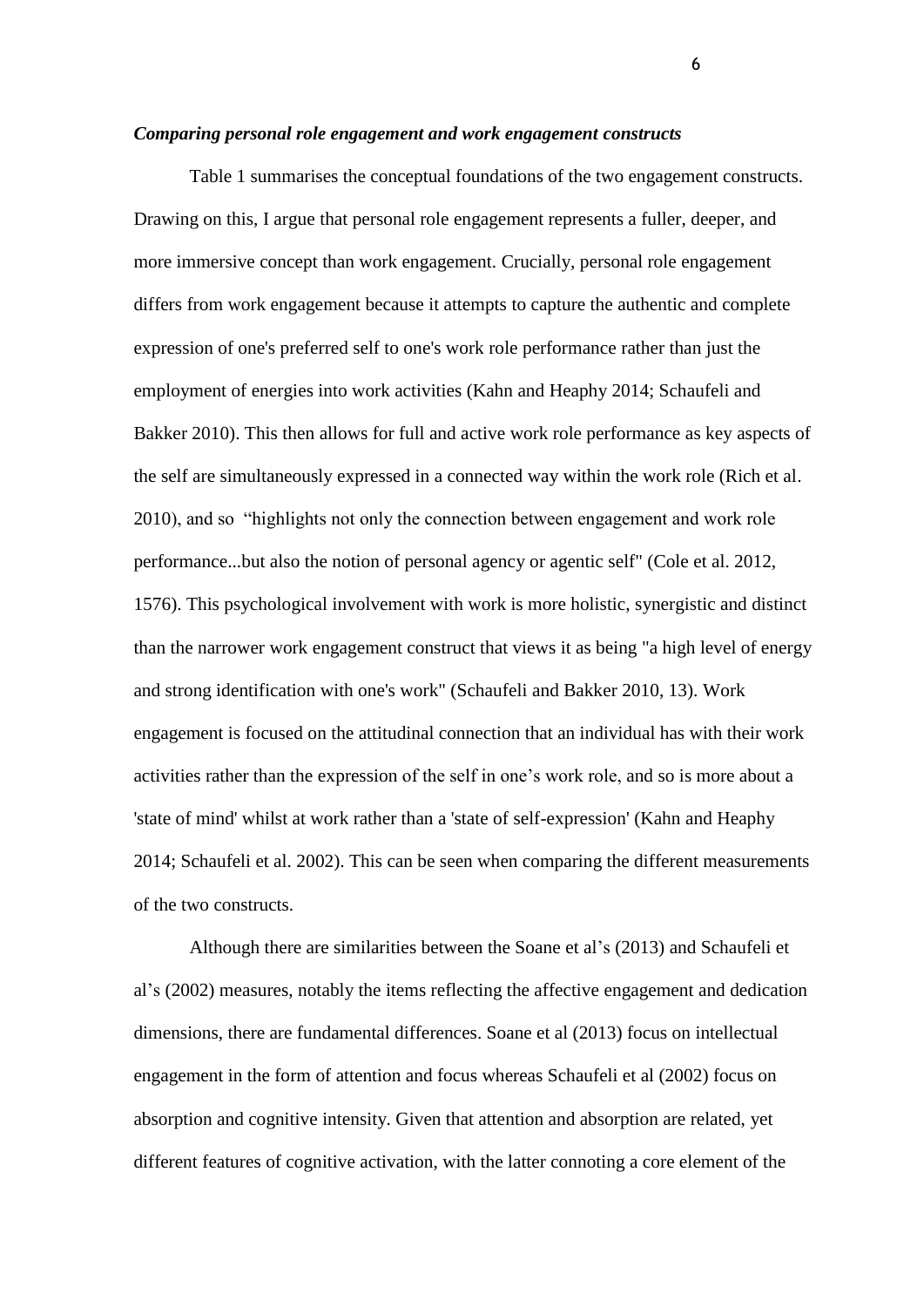flow experience (Csíkszentmihályi 1991; Rothbard 2001), these two dimensions may elicit different behavioural responses. Rothbard (2001, 678) argues that attention may represent "an invisible, material resource that a person can allocate in multiple ways…[whereas absorption] is linked to intrinsically motivated interest", and so it may be that attention facilitates performance more broadly and fully as absorption is only directed towards performance in personally interesting tasks. Another fundamental difference is that Soane et al (2013) focus on the perceived social connection between the individual and their work environment in the form of social engagement whereas Schaufeli et al (2002) focus on energy and mental resilience in the form of vigor. Social engagement may be associated with contextual performance given the relational nature of citizenship and prosocial behaviours (Borman and Motowidlo 1997) whereas vigor may be more narrowly focused task performance due to its focus on energy and work activities (Schaufeli and Bakker 2010).

Based on the above arguments, this paper proposes that personal work engagement will exhibit a stronger relationship with a range of work role behaviours than work engagement, and will contribute more to their prediction (in terms of explained variance). Initial evidence shows that personal role engagement explained 6% additional variance, above that of work engagement, in task performance and 1% in citizenship behaviour (Soane et al. 2013).

*Hypothesis 1:* Personal role engagement will demonstrate incremental validity above that of work engagement in relation to predicting work role behaviours *Hypothesis 2:* Personal role engagement will contribute more to the prediction (in terms of explained variance) of work role behaviours than work engagement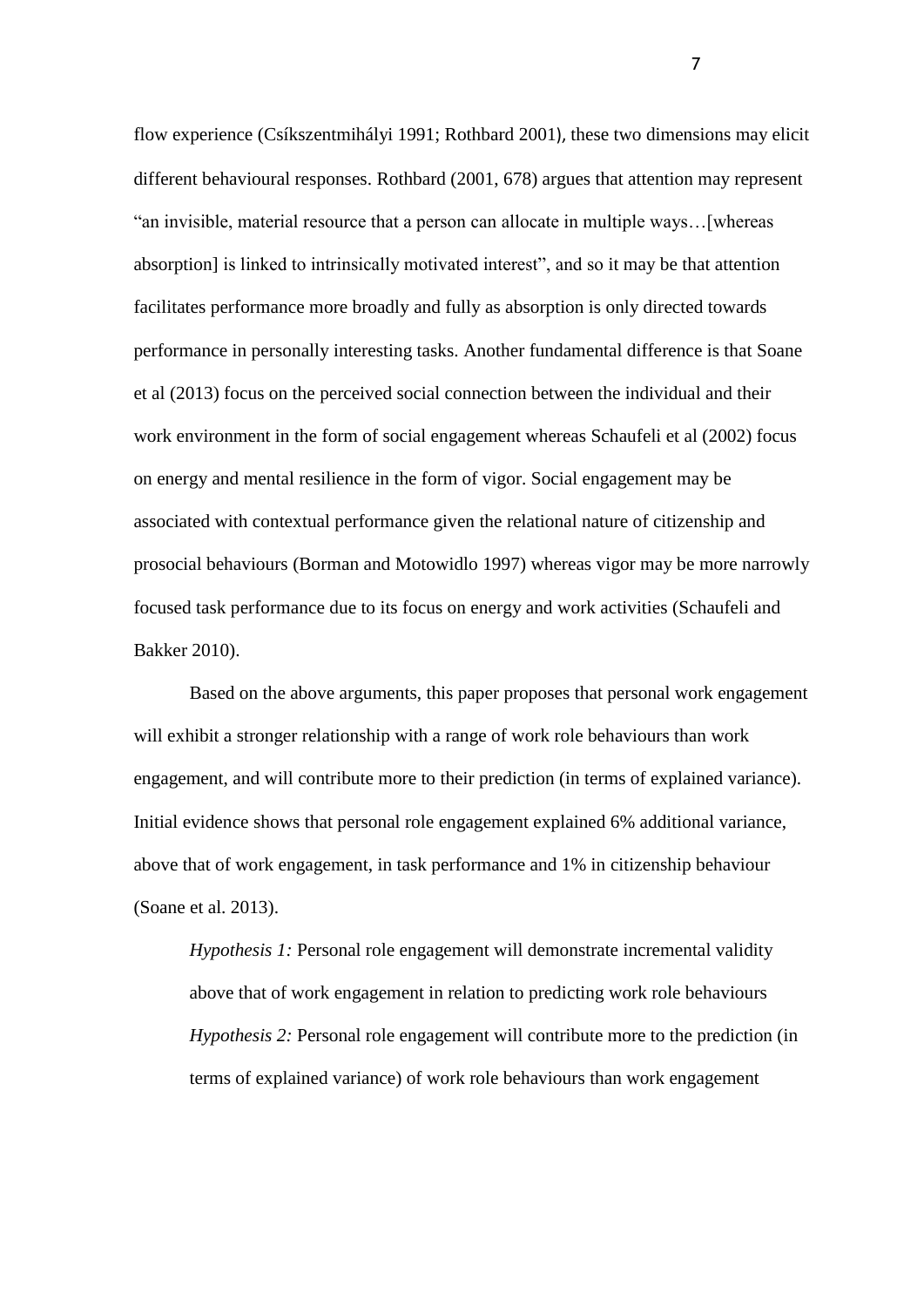# *The mediating role of engagement in the relationship between training perceptions and performance*

Training is a specific HRD practice that facilitates performance because it develops the technical and personal skills needed to perform a job effectively (Aguinis and Kraiger 2009). However, employees will perceive these practices in different ways according to their prior experiences of training and their thoughts about why management are enacting them (Nishii, Lepak, and Schneider 2008). It is these individual perceptions that have the strongest influence on employee attitudes and behaviours (Guest 2002). Indeed, evidence shows that training perceptions are related to individual productivity (Paul and Anantharaman 2003). Moreover, the link between training perceptions and work role performance is likely to be indirect because it activates motivational processes that direct energies towards goal attainment (Dysvik and Kuvass 2008). As engagement is seen as an active, motivational construct (Parker and Griffin 2011), it is therefore argued that positive perceptions of training will lead to higher levels of performance via the experience of engagement. Studies show that training perceptions are directly linked with engagement levels (Salanova, Agut, and Peiró 2005), and perceptions of HR practices, including training, are indirectly related to performance via engagement (Alfes et al. 2012).

However, it is not known whether work and personal role engagement may have similar or different mediating effects on the relationship between training perceptions and work role performance. This paper proposes that personal role engagement will be a stronger mediator than work engagement because personal role engagement does not just direct energy and dedication into completing tasks but also deepens the meaning and sense of fulfilment of all aspects of the work role (May et al. 2004). This facilities high quality performance because it meets critical psychological conditions that parallel a relational psychological contract; namely meaningfulness, availability, and safety (Kahn 1990).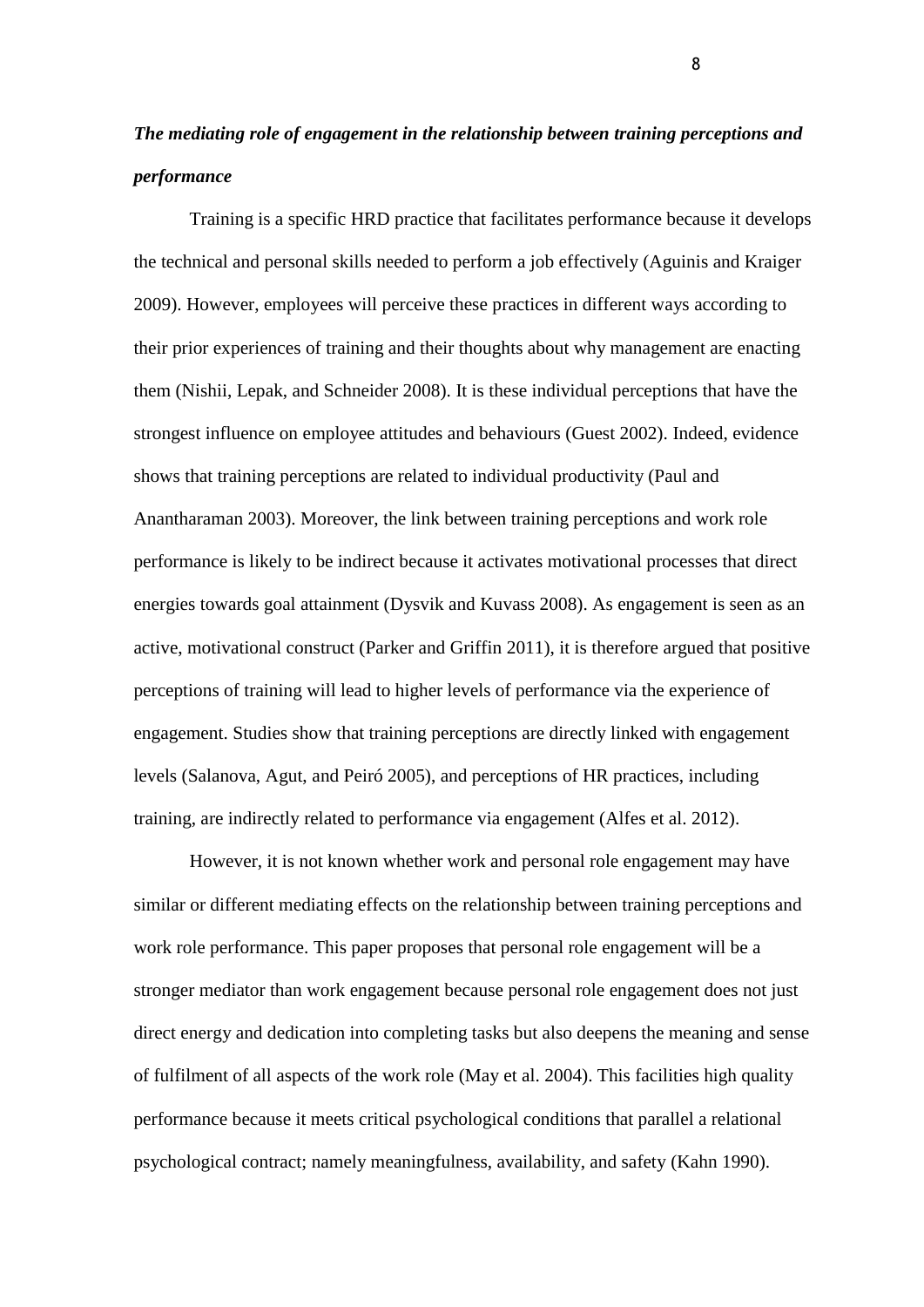Meaningfulness connotes feeling that one's work role is 'worthwhile, useful and valuable', and derives primarily from motivational job design, positive role status and identity, and rewarding social interactions (May et al. 2004). Availability signifies that there are enough perceived resources available to engage, and is depleted when there are excessive and competing demands, insecurity about one's role and place in the organisation, and where outside lives interference with one's work (Kahn 1990). Lastly, safety represents the perception that one can express one's thoughts and feelings without fear of negative consequences. This occurs when one is able to trust others and be open at work, and is derived from interpersonal relationships, managerial behaviours, and workplace norms (Kahn and Heaphy 2014). Training could be seen to fulfil these psychological conditions. First, training provides employees with knowledge and understanding that makes work more meaningful (Rana 2015). Second, training develops important personal resources that enable employees to feel psychologically able to sustain healthy levels of engagement (Gruman and Saks 2011). Lastly, training can foster a respectful and psychologically safe environment through raising awareness of diversity, conflict and incivility issues (Reio and Sanders-Reio 2011). Thus, personal role engagement acts as a contextually embedded psychological mechanism that connects training with the full expression of the self in one's work role (Kahn 1990).

Work engagement, in contrast, focuses on the ability of engaged individuals to gain and mobilise job resources in their work environment and personal resources so that performance can be enhanced (Bakker and Demerouti 2008), and as such views training as a functional organisational resource that primarily acts to build self-efficacy, which in turn can lead to engagement and performance (Schaufeli and Salanova 2008). This resourcebased perspective has been criticised for reducing the role of engagement as "a transactional commodity that occurs because someone else dispenses resources"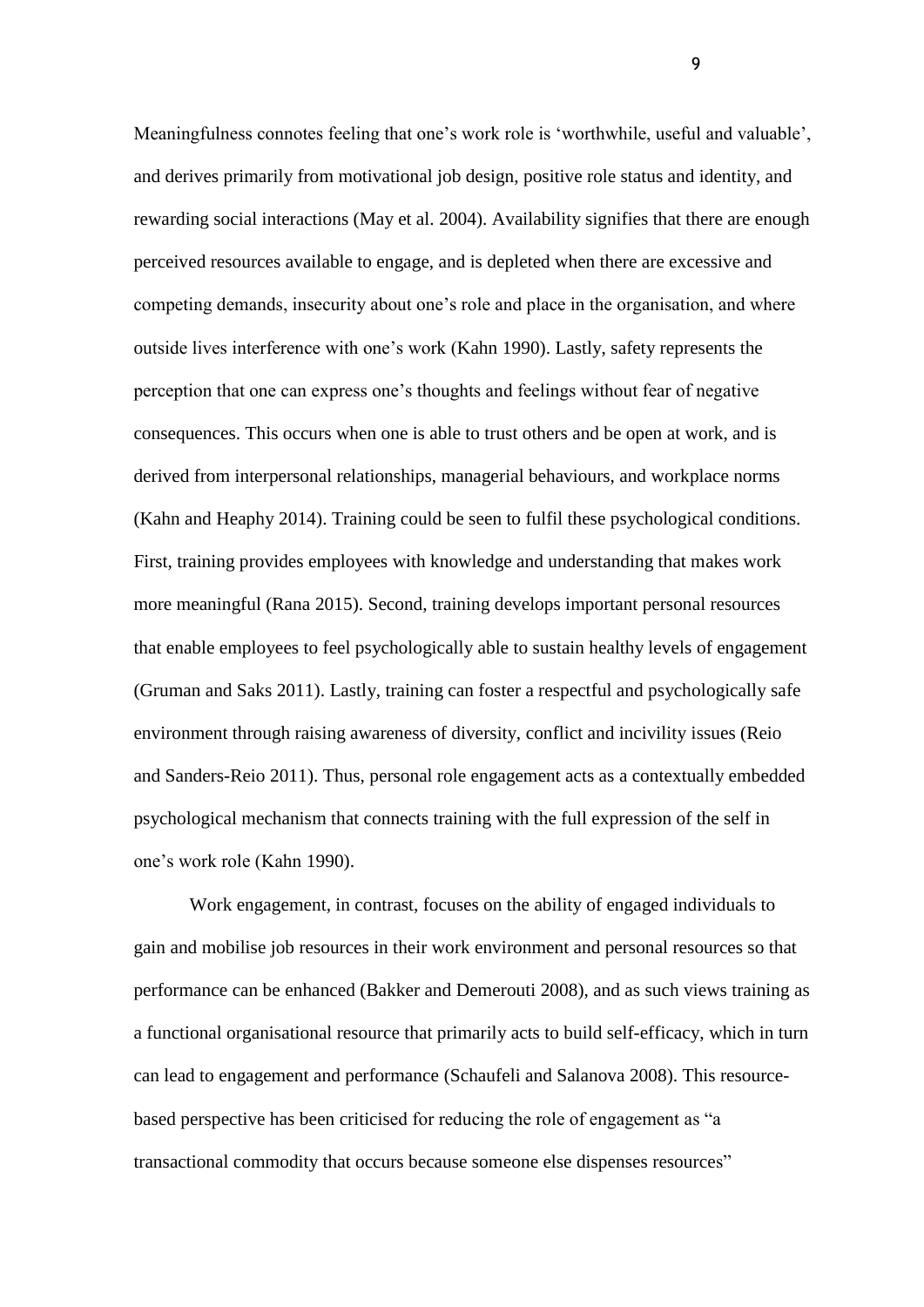(Bargagliotti 2011, 1416), and as representing "a dangerously simplistic view of work relations" (Purcell 2014, 242). Thus, it may be that work engagement is a weaker mediator than personal role engagement of the relationship between training perceptions and work performance due to focusing on the economic transaction between the organisation and the employee in terms of resources and effort. Moreover, work engagement theory does not consider the particular value of different forms of resources and instead views resources as a general composite factor consisting of a mixture of job design, leadership, social support, and organisational practices (Bakker and Demerouti 2008). This lack of precise understanding of the role of training and of engagement as a mediator between training and performance limits the robustness and application of work engagement theory to the HRD domain.

*Hypothesis 3:* Personal role engagement will mediate the relationships between training perceptions and work role behaviours to a greater degree than work engagement.

# **Method**

## *Sample and participants*

An online questionnaire was sent to fulltime employed workers, resident in the UK, via a market research company. The sample was generated by the market research company from a database of enrolled members of the public who receive credit points for completing surveys sent by the company. These points can be exchanged for monetary vouchers once enough have been gained. A total of 304 respondents completed the questionnaire; of which 55% were male, 43% were degree educated or higher, and 45% had managerial responsibilities. A range of occupational groups were represented; the highest proportions being administrative/secretarial (28%) and professional workers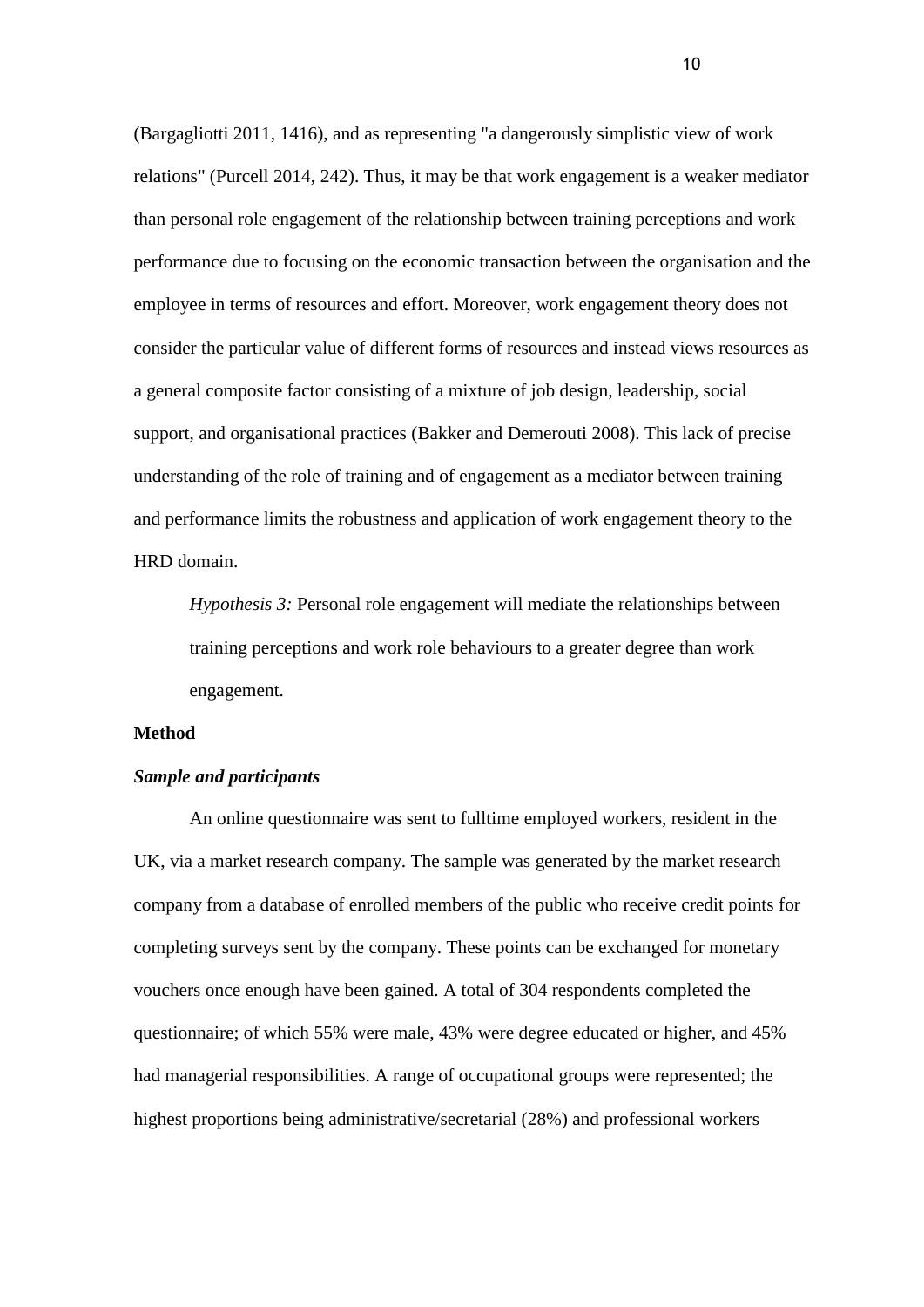(25%). The average age of respondents was  $41.45$  years (*SD* = 11.69), and the average length of tenure with the current employer was 9.96 years  $(SD = 8.94)$ .

# *Measures*

### *Training perceptions*

Schmidt's (2007) four-item satisfaction with training scale was used to measure training perceptions. An example item is 'The amount of training I receive is satisfactory'. Respondents were asked to indicate how strongly they agreed/disagreed with each statement on a 5-point Likert scale (1- strongly disagree, 5- strongly agree). This scale exhibited high inter-item reliability ( $\alpha$  = .90).

# *Work engagement*

The 9-item UWES (Schaufeli and Bakker 2003) was used to measure work engagement because it has been found to be statistically more robust than the original 17 item version (Seppälä et al. 2009). Respondents were asked to rate the frequency (1-never to 5-always) to which they experienced, at work, the feeling described in each statement. Three statements referred to feelings of vigor (e.g. 'At work I am bursting with energy'), three to feelings of dedication (e.g. 'My job inspires me') and three to feelings of absorption (e.g. 'I am immersed in my work'). The UWES demonstrated high inter-item reliability as an overall measure ( $\alpha$  = . 94) and as its dimensions ( $\alpha$  = . 84 to .87). *Personal role engagement*

The 9-item ISA scale (Soane et al. 2013) was used to measure personal role engagement as the holistic expression of one's preferred self at work (Kahn 1990). It was developed directly from Kahn's theorising in that the measure is based on the rationale that three elements of a work role enable engagement to occur: a focused role that helps with the alignment of self and role, activation that triggers affective and cognitive responses to the role, and positive affect that broadens thoughts and actions related to the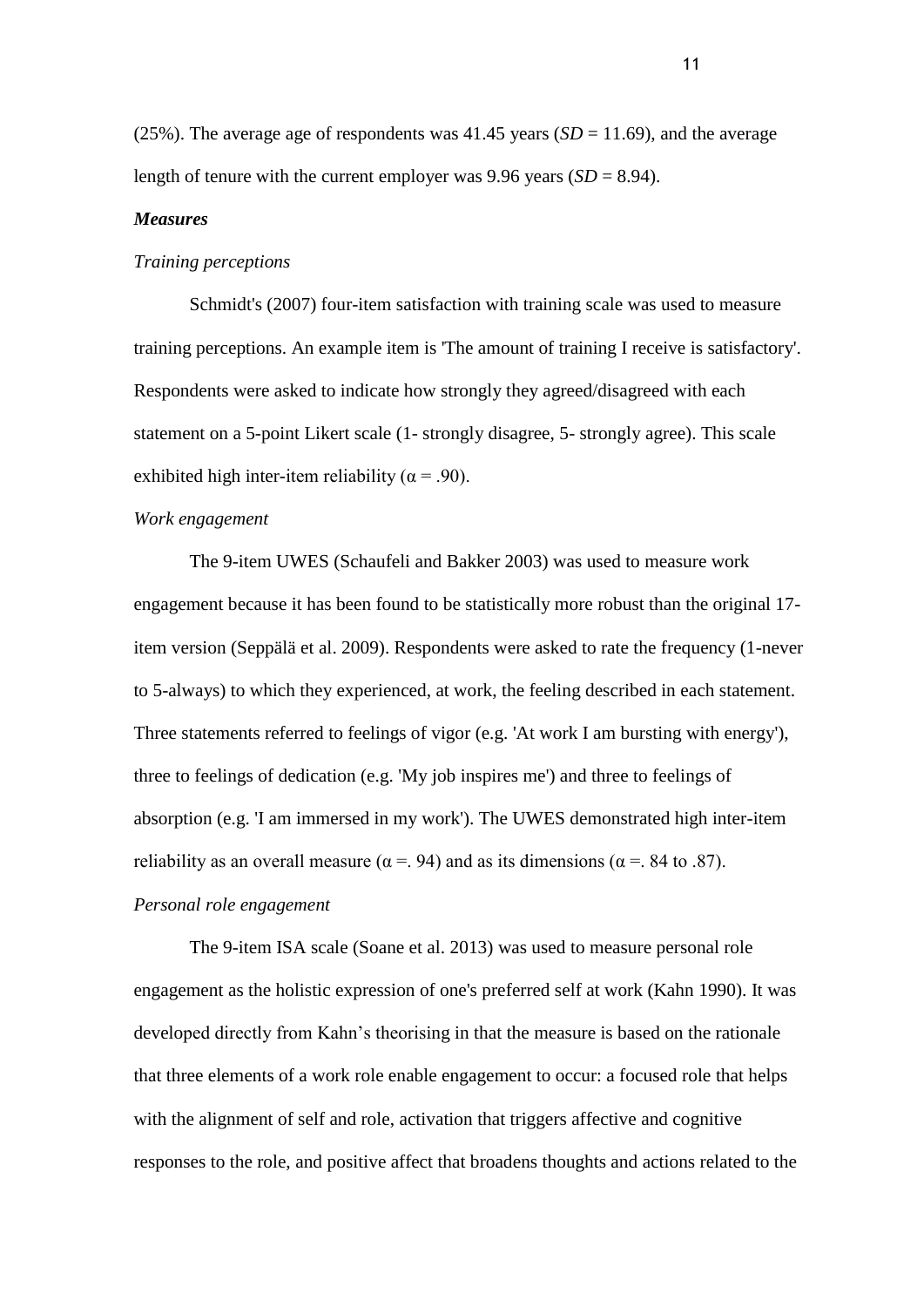role. The ISA scale captures the key aspects of engagement in terms of intellectual engagement (3 items e.g. 'I focus hard on my work'), social engagement (3 items e.g. 'I share the same work attitudes as my colleagues') and affective engagement (3 items e.g. 'I am enthusiastic in my work'). Respondents are asked to indicate how strongly they agree/disagree with each statement on a 5-point Likert scale (1- strongly disagree, 5 strongly agree). It has demonstrated to be reliable and valid with existing studies showing Cronbach alpha scores of between .81 and .88, and discriminant validity against perceived employee voice, HRM practices, line manager relationships/behaviours, and task/contextual performance (Alfes et al. 2013; Rees et al. 2013; Soane et al. 2013). In this study, the ISA scale exhibited high inter-item reliability as an overall measure ( $\alpha$  = 91) and as its constituent facets ( $\alpha$  = 0.94).

# *Work role behaviours*

Griffin, Neal and Parker (2007) provide a useful and encompassing framework to examine work role behaviours. They integrated various strands of performance literature to develop and test three distinct forms of positive work role performance behaviours: proficiency, adaptability, and proactivity. For this study, the focus will be on individual task performance, and so Griffin et al's (2007) three-item task proficiency scale (e.g. 'I carried out the core parts of my job well'), three-item task adaptability scale (e.g. 'I adapted well to changes in core tasks') and three-item proactivity scale ('I initiated better ways of doing my core tasks') were used. Respondents were instructed to rate how often (1- not at all to 5-a great deal) they enacted each behaviour at work in the previous month. These scales demonstrated high reliabilities ( $\alpha$  = 0.95, 0.82, 0.94; respectively).

# *Control variables*

As a range of different types of workers were surveyed from various organisations in the UK, it was deemed appropriate to control for the following characteristics: gender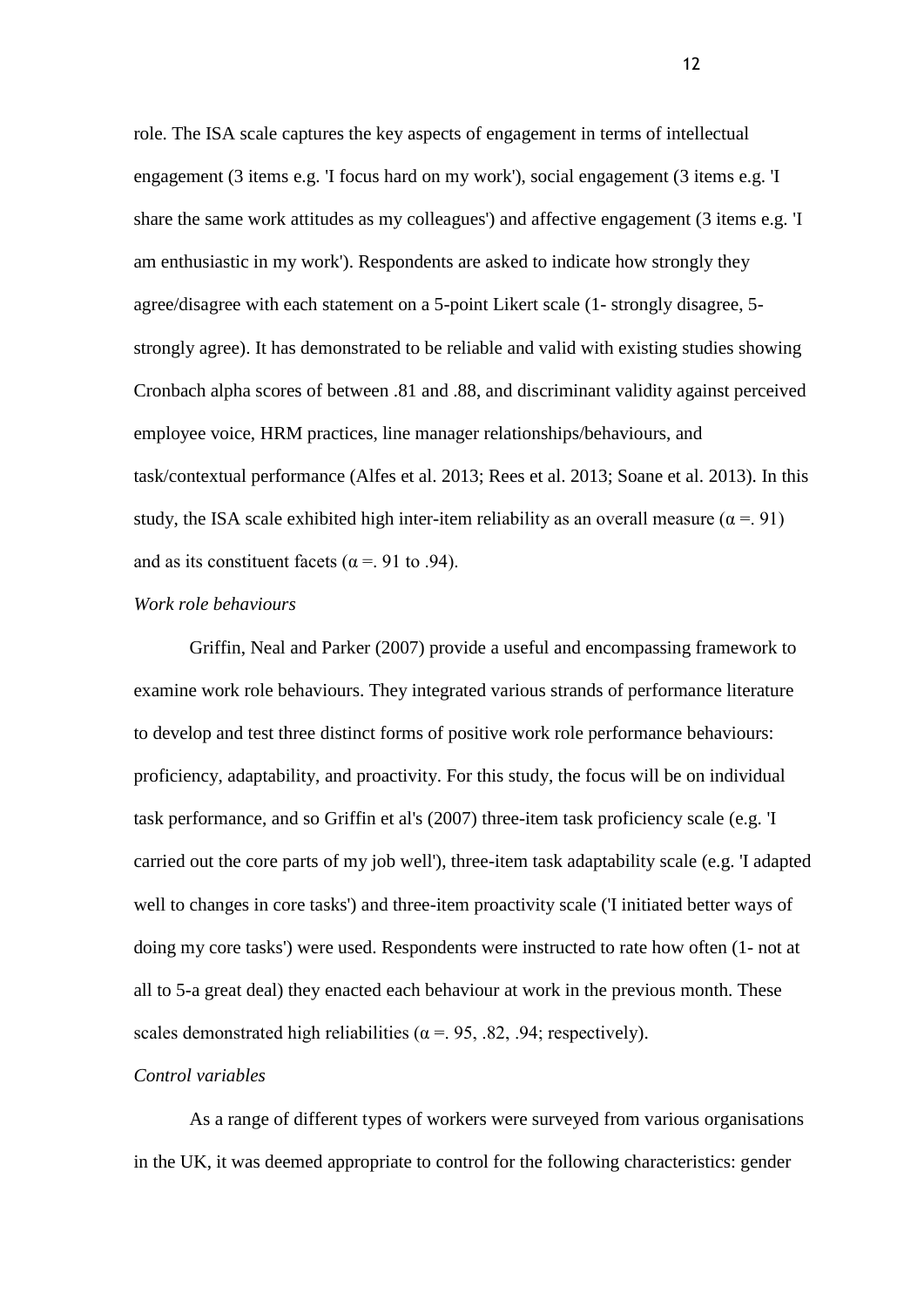$(0=$  male, 1 = female), age (in years), tenure (in years), and management responsibility  $(0$ no, 1- yes). These characteristics are typically controlled for when examining the antecedents of work behaviours because they may have some degree of association with these antecedents and/or outcomes (e.g., Chen et al. 2011).

# **Results**

# *Descriptive statistics*

Means, standard deviations and correlations between the variables are given in Table 2. Work engagement and personal role engagement were positively correlated with task proficiency, task adaptability, and task proactivity.

# INSERT TABLE 2 HERE

# *Measurement models*

Due to the data being collected from a single source only, there is a need to consider common method bias and discriminant validity (Podsakoff et al. 2003). Confirmatory factor analyses (CFAs) were conducted to verify the underlying theoretical constructs and to control for the influence of common method bias. The likelihood ratio  $\chi^2$ and degrees of freedom were calculated. The following fit indices were also used to determine model fit more accurately: a) Root Mean Square Error of Approximation (RMSEA; Steiger 1990) where values of .10 or below indicates a plausible fit; b) the Comparative Fit Index (CFI; Bentler 1990), where a value of .90 or above indicates a plausible fit; c) the standardized Root Mean Square Residual (SRMR; Hu and Bentler 1999) where values of .08 or below indicates a plausible fit.

First, CFAs were conducted on the two engagement constructs as they represent similar psychological concepts. The UWES and the ISA scales are thought to represent three dimensions of engagement each. Indeed the CFAs found support for the six factor structure, and this was the best fitting models compared with alternative one to five factor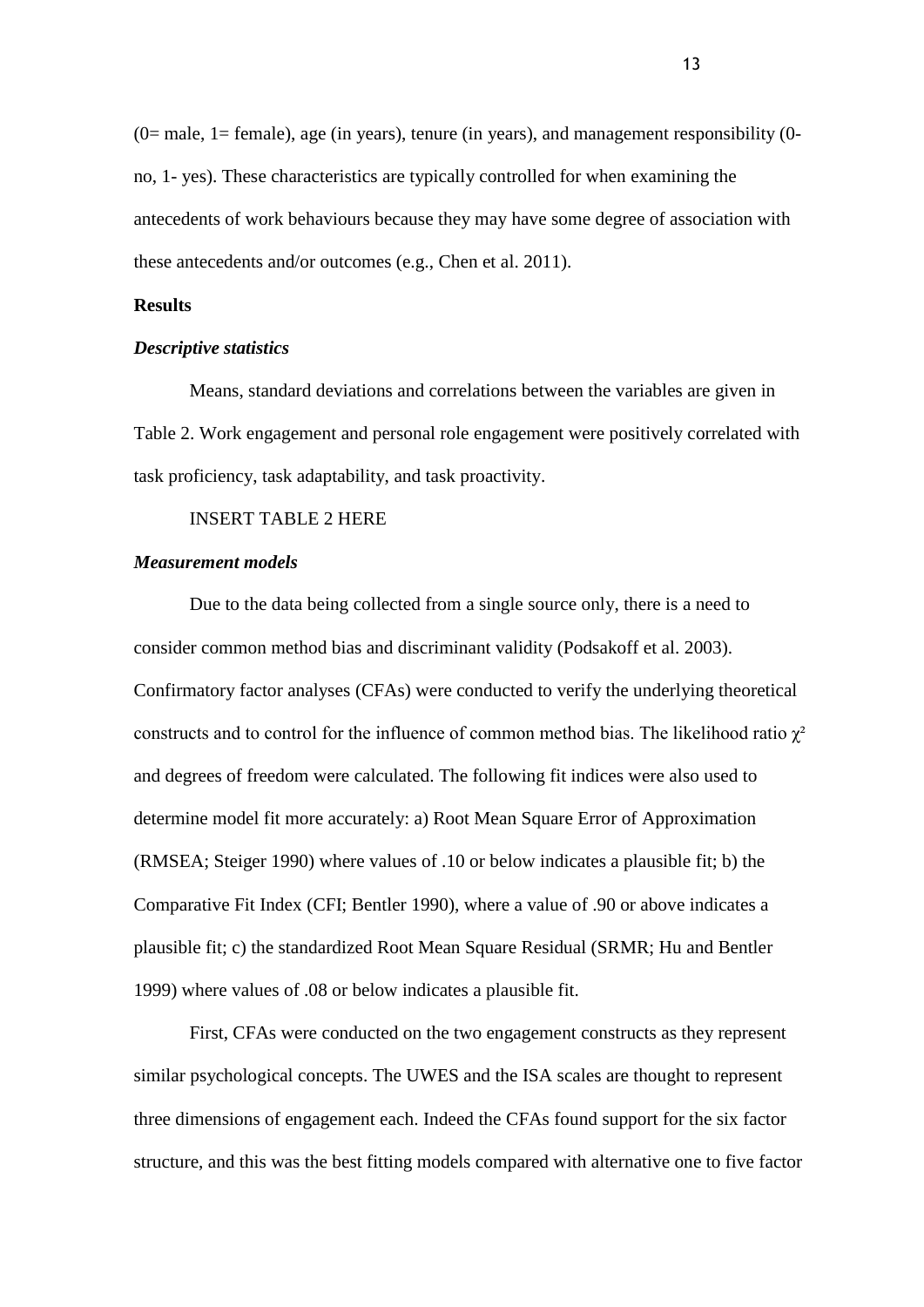solutions (see Table 3). Further to this, the vigor (.94), dedication (.99), and absorption (.86) dimensions loaded onto the higher-order UWES factor well; and the intellectual (.62), social (.56), and affective (.95) facets loaded onto the higher-order ISA factor well. Second, the distinction between all six latent variables (i.e., training perceptions, work engagement, personal role engagement, task proficiency, task adaptability, and task proactivity) was tested. As work engagement and personal role engagement constructs were second-order factors, a form of item parcelling was used to represent these factors (i.e., factors represented by the sub-dimensions rather than the individual items). This is an acceptable way to characterise higher-order factors within CFA analyses (Martin, Malmberg and Liem 2010). The CFAs confirmed that the six factor solution was a good fit, and a better fitting solution than alternative one to five factor solutions (see Table 4).

# INSERT TABLE 3 HERE

INSERT TABLE 4 HERE

# *Tests of hypotheses*

# *The direct relationship between the engagement constructs and work role behaviours*

Hierarchical linear regression analyses were performed to determine which variables were unique predictors of the work role behaviours. For each dependent variable, two steps were conducted. The first was a regression that included the control variables and work engagement to ascertain the variance explained by work engagement alone; the second was a regression that built from the first step and included personal role engagement in order to ascertain whether personal role engagement has incremental validity. Univariate relative importance analyses (Tonidandel and LeBreton 2011) were performed on the step 2 regression using the online RWA-WEB program (Tonidandel and LeBreton 2014). Relative importance analysis supplements traditional regression analyses by helping to understand which predictors are contributing most to the prediction of a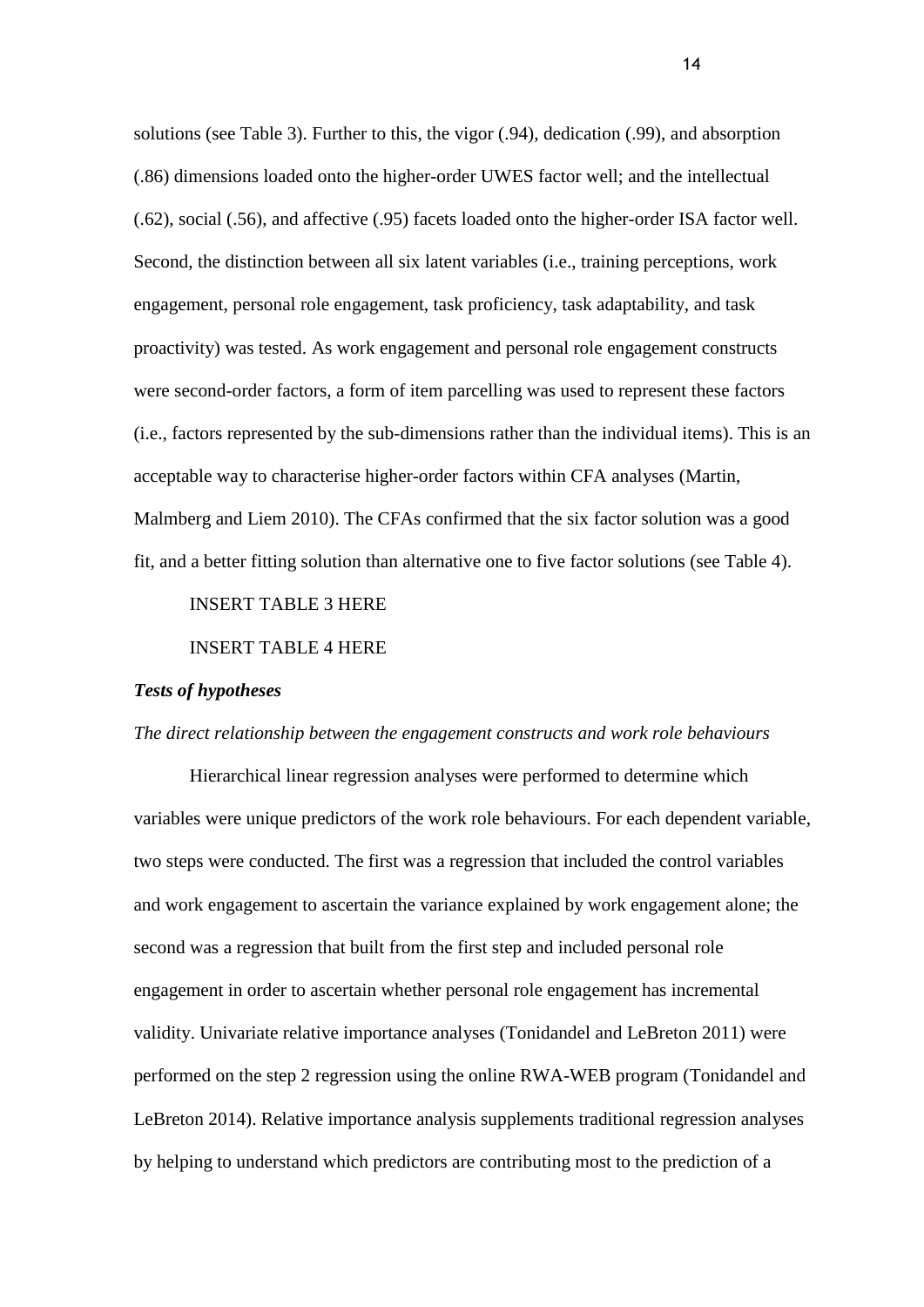criterion variable (Tonidandel and LeBreton 2011). The RWA-WEB program estimates the relative weight indices (*rw)* for each predictor along with bootstrapped confidence intervals (10,000 replications using alpha of 0.05), where the range should not include zero to be deemed significant.

Table 5 shows the results of these regression analyses. The results of step 1 across the behavioural outcomes show that work engagement was positively related to task proficiency ( $\beta$  = .28, *p* <.001), task adaptability ( $\beta$  = .33, *p* <.001), and task proactivity ( $\beta$  $= .41, p < .001$ ). However, when personal role engagement was added to these models (step 2) the relationships between work engagement and a) task proficiency, and b) task adaptability became non-significant. The relationship between work engagement and task proactivity remained significant, albeit reduced. In contrast, the associations between personal role engagement and the behavioural outcomes were all significant: task proficiency ( $\beta$  = .41, *p* <.001), task adaptability ( $\beta$  = .39, *p* <.001), and task proactivity ( $\beta$  $=$  .19,  $p \lt 0.001$ ). These second models (step 2) explained a significant amount of additional variance than the first models (step 1): an additional 9% in task proficiency, 8% in task adaptability, and 2% in task proactivity. Therefore, Hypothesis 1 was supported as personal role engagement demonstrated incremental validity above that of work engagement in the prediction of all three work role behaviours. Moreover, the relative weights analysis shows that personal role engagement contributed significantly more than work engagement to the prediction of task proficiency (*rw* = .12 versus .03) and task adaptability *(rw* = .14 versus .05), and contributed to a similar degree as work engagement to the prediction of task proactivity ( $rw = .08$  versus .10). Thus, Hypothesis 2 was largely supported.

INSERT TABLE 5 HERE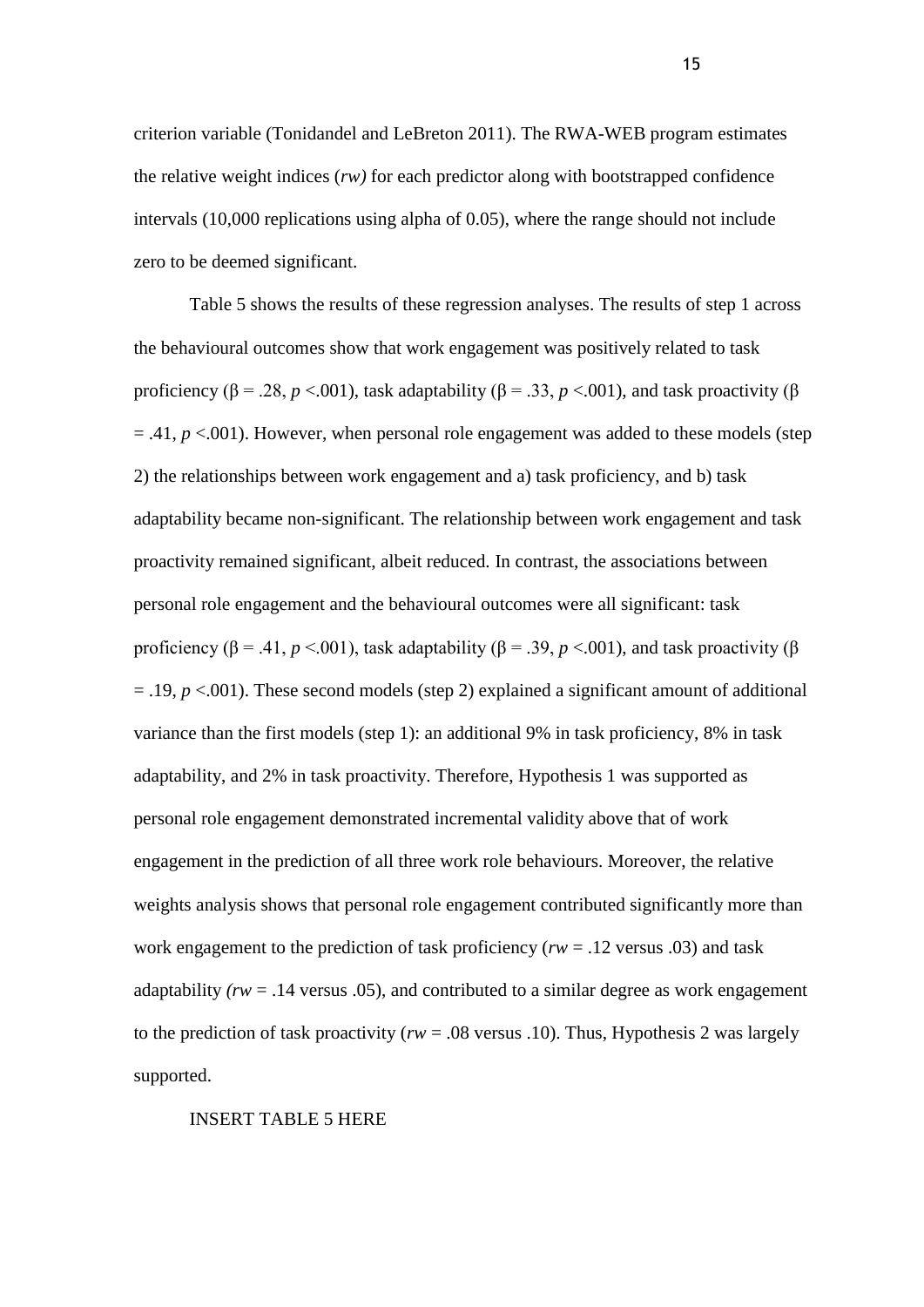# *The indirect relationships between training perceptions and work role behaviours via work engagement and personal role engagement*

To test for mediation, the steps outlined by Baron and Kenny (1986) were followed. Table 6 shows the results of these steps. Firstly, training perceptions were positively related to task proficiency ( $β = .17, p < .05$ ), task adaptability ( $β = .23, p < .001$ ), and task proactivity ( $\beta$  = .24, *p* <.001). Thus, the first condition of mediation was met, i.e. that the predictor is related to the dependent variable. Secondly, training perceptions were positively related to work engagement ( $\beta$  = .47, *p* <.001) as well as to personal role engagement ( $\beta$  = .59, *p* <.001), thus meeting the second condition of mediation, i.e. that the predictor is related to the mediator. Thirdly, both work engagement and personal role engagement reduced (most to non-significance) the relationship between training perceptions and a) task proficiency ( $\beta$  = .06, *p* > .05;  $\beta$  = -.12, *p* > .05), b) task adaptability ( $\beta = .16$ ,  $p < .05$ ;  $\beta = .01$ ,  $p > .05$ ), and c) task proactivity ( $\beta = .09$ ,  $p > .05$ ;  $\beta = .05$ ,  $p > .05$ ). Moreover, work engagement and personal role engagement were still positively related to task proficiency (β = .23, *p* <.001; β = .49, *p* <.001), task adaptability (β = .16, *p* <.05; β = .38,  $p \le 0.001$ ), and task proactivity ( $\beta = 0.32$ ,  $p \le 0.01$ ;  $\beta = 0.32$ ,  $p \le 0.001$ ). This meets the third and fourth conditions of mediation, i.e. the mediator affects the dependent variable when the predictor is controlled for and reduces the relationship between the predictor and dependent variable.

To fully establish mediation, the PROCESS tool by Hayes (2014) was used. Table 7 shows the results of the mediation tests. The lower and upper bounds of the indirect effect for the relationship between training perceptions and each of three work role behaviours via a) work engagement and b) personal role engagement was greater than zero. However, the effect sizes were much larger for personal role engagement as the mediator than for work engagement as the mediator (.08 to .15 versus .19 to .29). This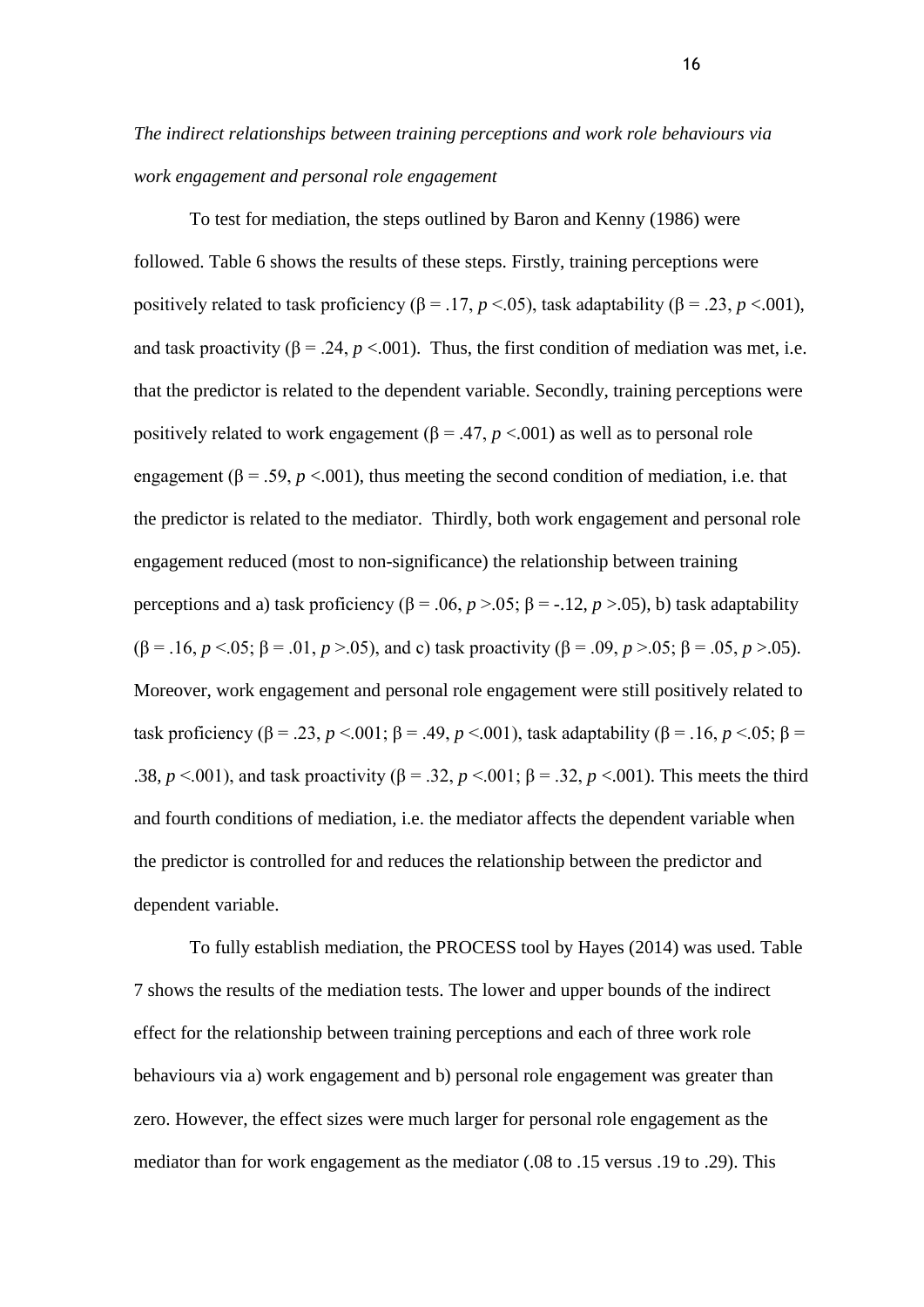indicates that personal role engagement is a stronger mediator of the relationships between training perceptions and work role behaviours than work engagement, and so provides support for Hypothesis 3.

INSERT TABLE 6 HERE

INSERT TABLE 7 HERE

# **Discussion**

Although evidence within the HRD domain has started to demonstrate that engagement is beneficial for individual performance (Rurkkhum and Bartlett 2012) and is an important psychological experience that connects HRD practices with employee outcomes (Shuck et al. 2014), there is an issue that a range of constructs are being utilised from different theoretical approaches. To clarify which approach may have the most practical utility to the HRD domain, two of the most dominant engagement constructs were compared: work engagement (Schaufeli et al. 2002) and personal role engagement (Kahn 1990). This is the first study to compare the predictive power of these two constructs on job performance and their mediating role in the relationship between HRD practice and performance.

First, the predictions that personal role engagement would be a stronger predictor of work role behaviours than work engagement were largely supported. Personal role engagement was shown to have incremental validity over work engagement for all three work role behaviours. Moreover, the relative weight analysis demonstrated that personal role engagement contributed much more to the prediction of task proficiency and task adaptability than work engagement. Both work and personal role engagement contributed similarly to the prediction of task proactivity. These findings collectively indicate that personal engagement has slightly better predictive power than work engagement with regards to performance. They add to those of Soane et al (2013) by demonstrating that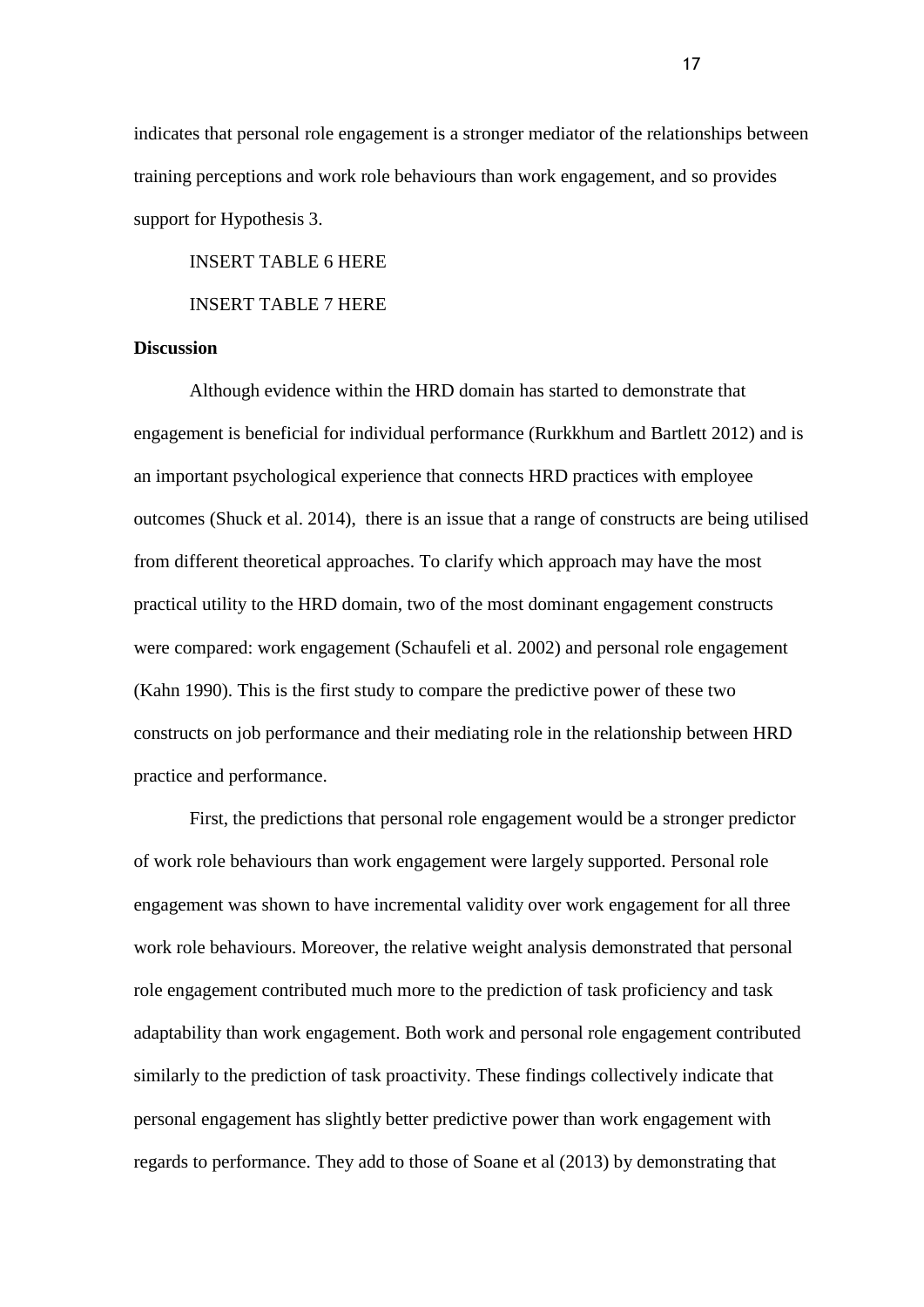personal role engagement is a stronger predictor than work engagement of not only task performance behaviours, but also adaptability behaviours. This study shows support for the theoretical distinction between personal role engagement as a 'state of self-expression' and work engagement as a 'state of mind' (Kahn and Heaphy 2014). This finding is important as it clarifies an important conceptual and theoretical distinction between the two constructs that has hitherto not been empirically examined. Personal role engagement seems to reflect a more holistic and synergistic engagement construct that fosters full work role performance (Kahn 1990), whereas work engagement seems to represent a narrower and more specific engagement construct that facilitates high levels of energy and identification with work tasks (Schaufeli and Bakker 2010). This is an important finding as it indicates that personal role engagement, rather than work engagement, should be applied when examining job performance. The finding that work engagement is most strongly associated with task proactivity suggests that work engagement directs energies into work activities that specifically seek to demonstrate personal initiative, whereas personal role engagement seems to direct energies into the wider scope of the work role.

Second, the study is one of the first to empirically evidence that training perceptions are linked with performance behaviours via engagement, and demonstrate that personal role engagement is a stronger mediator of these relationships than work engagement. This shows support for the argument that training provides a meaningful, safe and resourceful social context that enables the full expression of the self in one's work role performances (Gruman and Saks 2011; Rana 2015; Reio and Sanders-Reio 2011). Work engagement may focus too narrowly on the transaction of resources in exchange for effort (Bargagliotti 2011), and so may not be as theoretically comprehensive as personal role engagement theory. This study affirms recent theorising within HRD research that has focused on connecting Kahn's (1990) personal role engagement theory to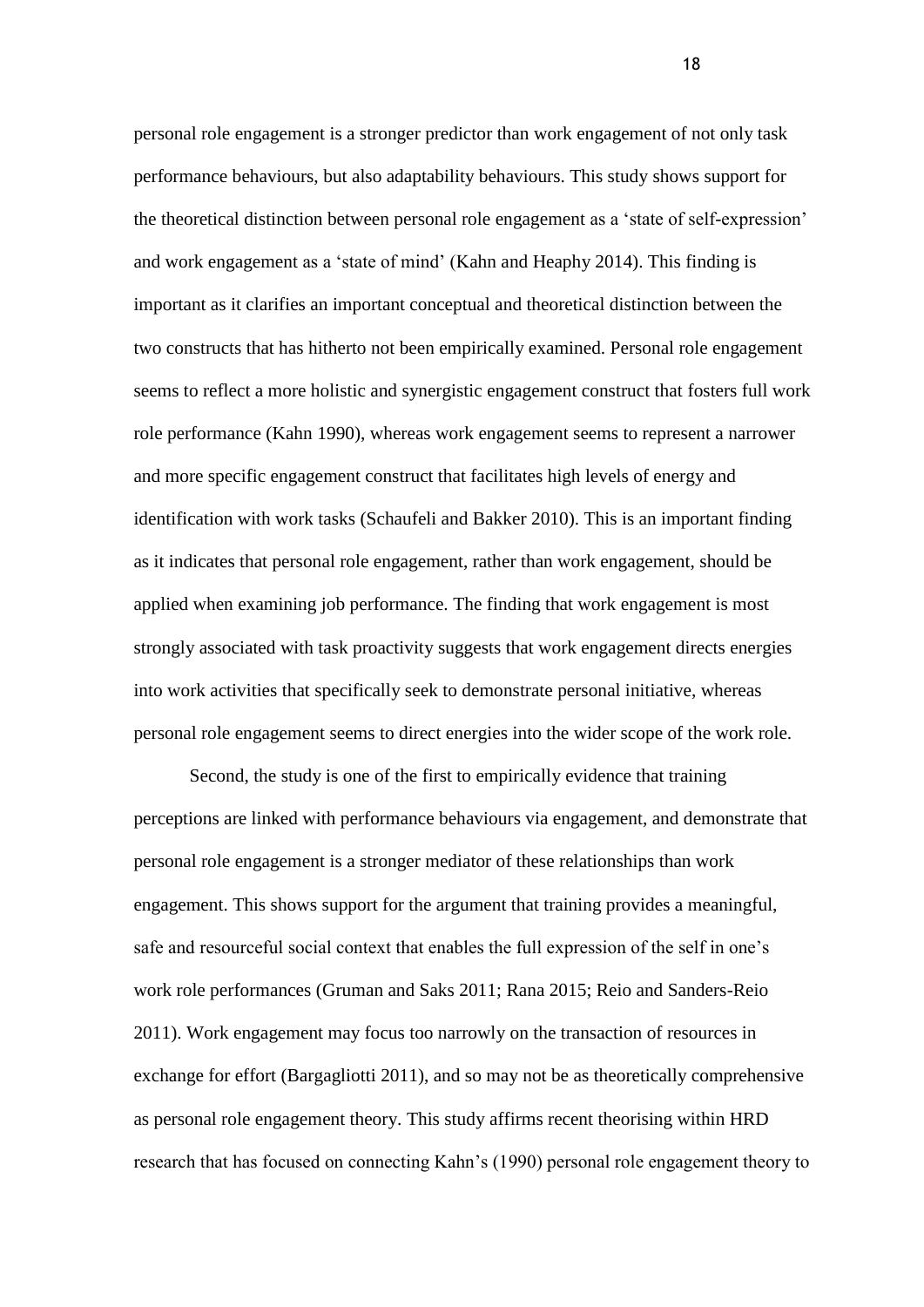HRD practice (e.g., Shuck and Rocco 2014), and, along with other studies have found that the measurement of work engagement is psychometrically problematic (Cole et al. 2012; Wefald et al. 2010), calls into question the utility and distinct value of work engagement to the HRD domain. In sum, this current study gives tentative support to Cole et al's (2012) arguments that engagement research should move away from adopting work engagement and towards utilising personal role engagement.

## *Implications for future research*

The findings of this study highlight a number of important implications for future research. First, it suggests that further empirical testing of Kahn's theoretical propositions will enhance the utility of engagement research to the HRD domain. One of Kahn's core propositions concerns the role of meaningfulness, safety and availability as universal psychological conditions that, when fulfilled, connect the wider work context with the experience of engagement. In this study, it was argued that training fulfils these conditions, yet these propositions were not directly tested, and so future research should examine the relationships between various HRD practices, the psychological conditions of meaningfulness, availability and safety, and personal role engagement. This will shed light on whether meaningfulness, safety and availability are the key psychological processes that connect HRD practices with engagement. Moreover, it will provide a deeper understanding of the psychological effects of HRD practices and in doing so may provide opportunities to integrate theories in ways that contribute to a more holistic and deeper understanding. For example, Gruman and Saks (2011) suggest that Kahn's (1990) psychological conditions and Bakker and Demerouti's (2008) job demands-resources model could be integrated to provide more comprehensive explanations.

Second, by focusing on personal role engagement future researchers will be encouraged to examine the subjective experience of engagement within particular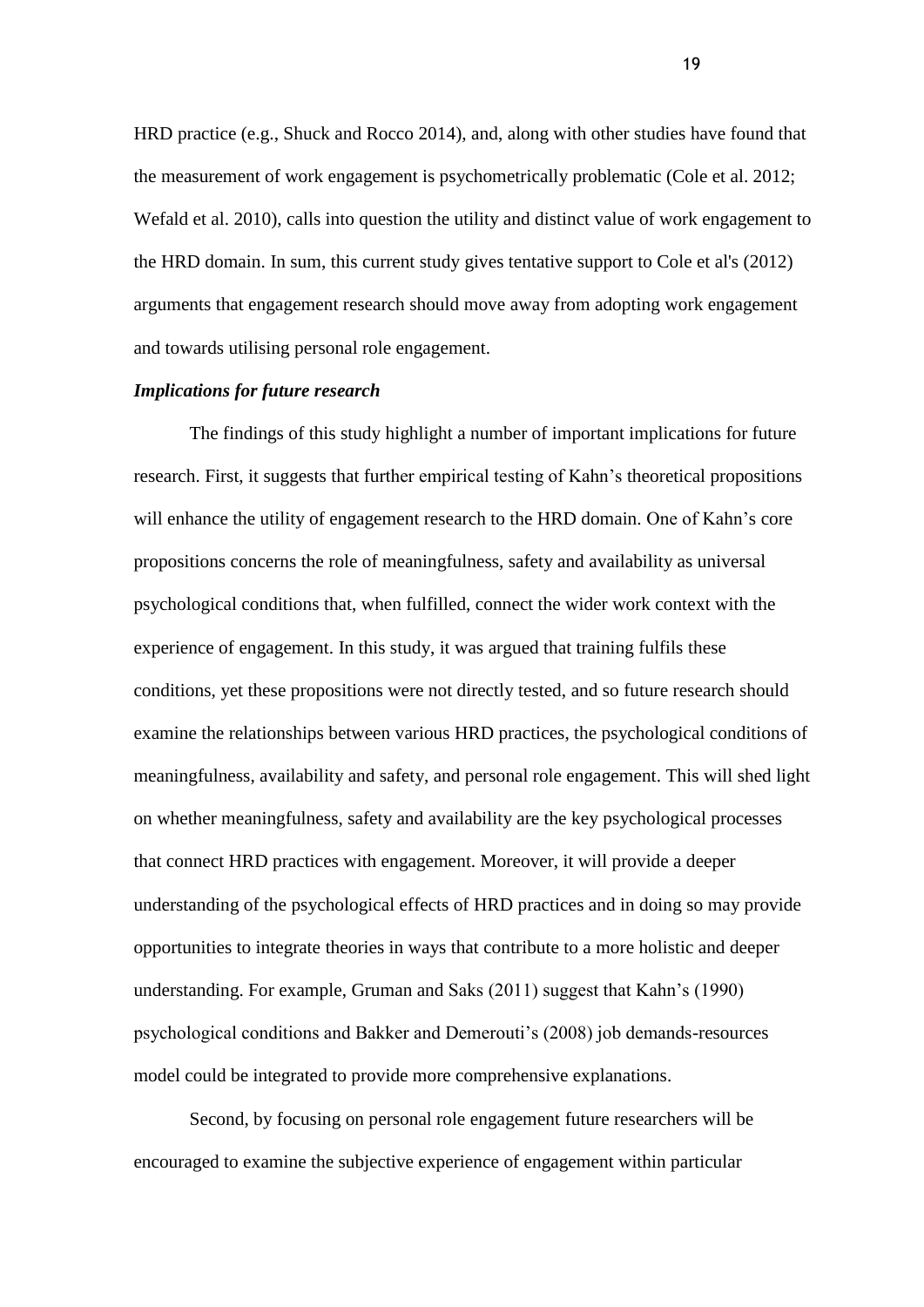organisational contexts (Kahn 1990). Considering that much research on work engagement has been 'bemoaned' for neglecting to examine such features (Jenkins and Delbridge 2013; Purcell 2014), there is ample opportunity for researchers to further explore how occupational and organisational contexts may vary in the extent to which they are engaged by different HRD practices. In doing so, a more nuanced and contextualised understanding of HRD can develop. This in turn will provide HRD practitioners with specific recommendations that are suited to their needs, and in doing so could connect with calls to further explore the individualised experience of engagement through academic and practitioner collaborations (Shuck and Rocco 2014).

Third, the study shows that further comparison of personal role engagement and work engagement may be warranted. One area to focus on is the conceptual differences between the two constructs. For example, personal role engagement and work engagement differ conceptually with regard to their 'state' properties: personal role engagement has fundamentally been viewed as a transient and focused state that fluctuates during and across workdays in response "to the momentary ebbs and flows of those days" (Kahn 1990, 693), whereas work engagement has been conceptualised as a 'persistent and pervasive' state of mind (Schaufeli et al. 2002). Future research may want to explore these temporal properties by examining the effects of engagement on performance across various time periods. These studies would also benefit from including supervisor-rated and/or objective performance indicators, such as appraisal ratings, sales data, or observational behavioural checklists. Another area to focus on is the wider theoretical and nomological net of engagement. It may be useful to examine whether personal role engagement has a wider set of antecedents and outcomes than work engagement given that this study suggests that it represents a more holistic and synergistic construct than work engagement.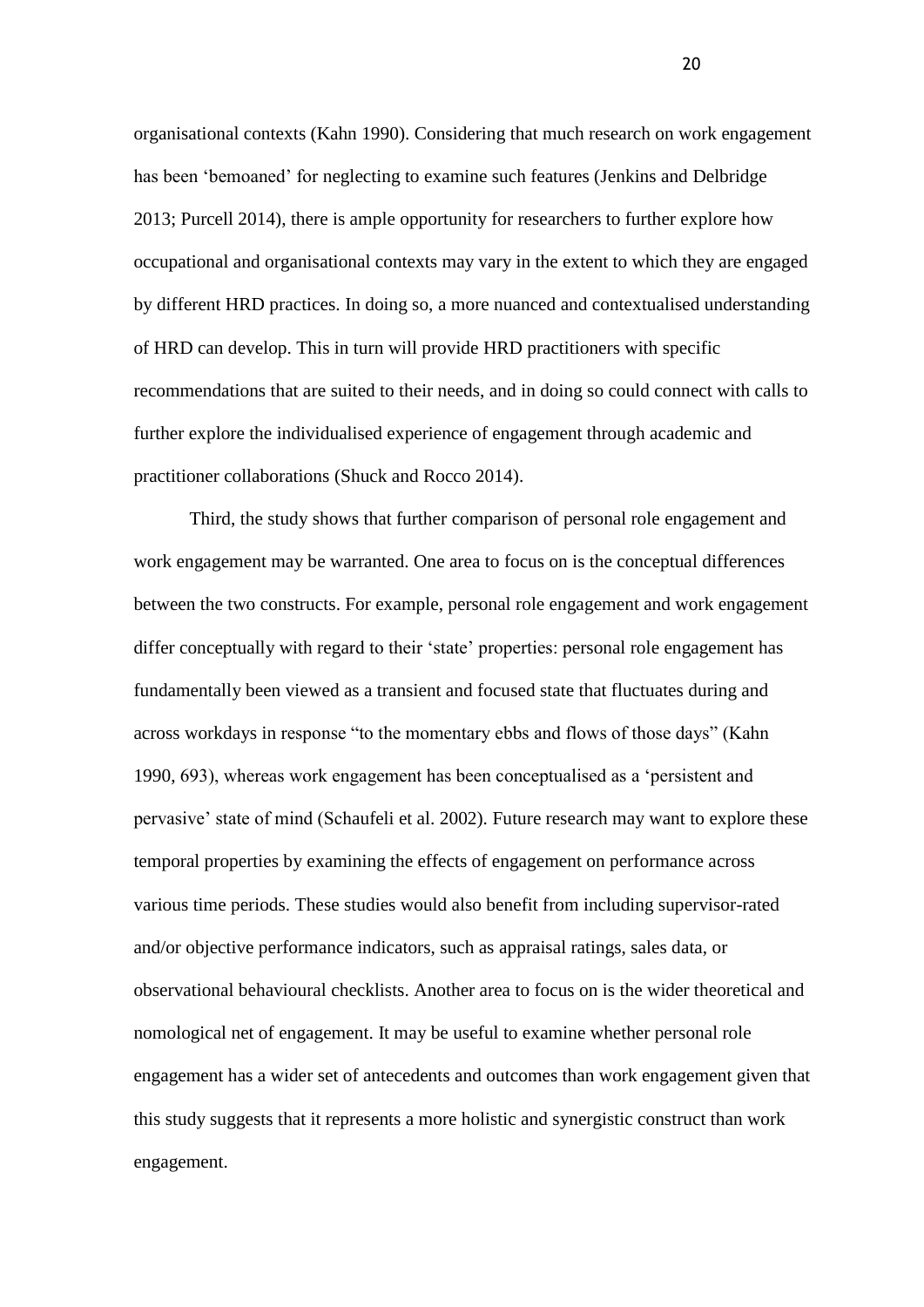Lastly, there is an opportunity for researchers to critically examine the construct of work engagement and its specific connection with wellbeing and health. This study has shown evidence that work engagement may not be the panacea for all workplace issues – there may be more powerful constructs for certain purposes, in this case for evaluating and improving HRD practices and performance interventions. Given that there is evidence to suggest that the work engagement construct may overlap with job burnout (Cole et al. 2012) and may be psychometrically flawed (Wefald et al. 2012), there is a need to critically examine the use and value of work engagement. This is not to say that work engagement is a redundant construct, but the continued assertion that it is "an independent, distinct concept…characterized by vigor, dedication, and absorption" (Schaufeli and Bakker 2010, 13) should at least be questioned and scrutinised. It might be that work engagement has a more focused and specific role given that it focuses on energy and identification with work activities so that work is enjoyable and fulfilling (Schaufeli and Bakker 2010). Therefore, research may consider focusing on the specific functional pathways that connect work engagement with intrinsically motivating work activities that enable personal initiative and proactivity.

# *Practical implications*

Organisations wishing to increase employee performance may consider helping employees to connect with their work roles emotionally, cognitively and socially (Kahn 1990). For example, line managers could encourage employees to express their true feelings and opinions through team meetings and personal development workshops, and HRD practitioners could design workplace development programmes that tailors learning to individual work roles, promotes social relationships and connects the individual with the wider contribution and impact that their work role has within the organisation (Kahn and Heaphy 2014). This 'soft' approach may work better in some organisations than others,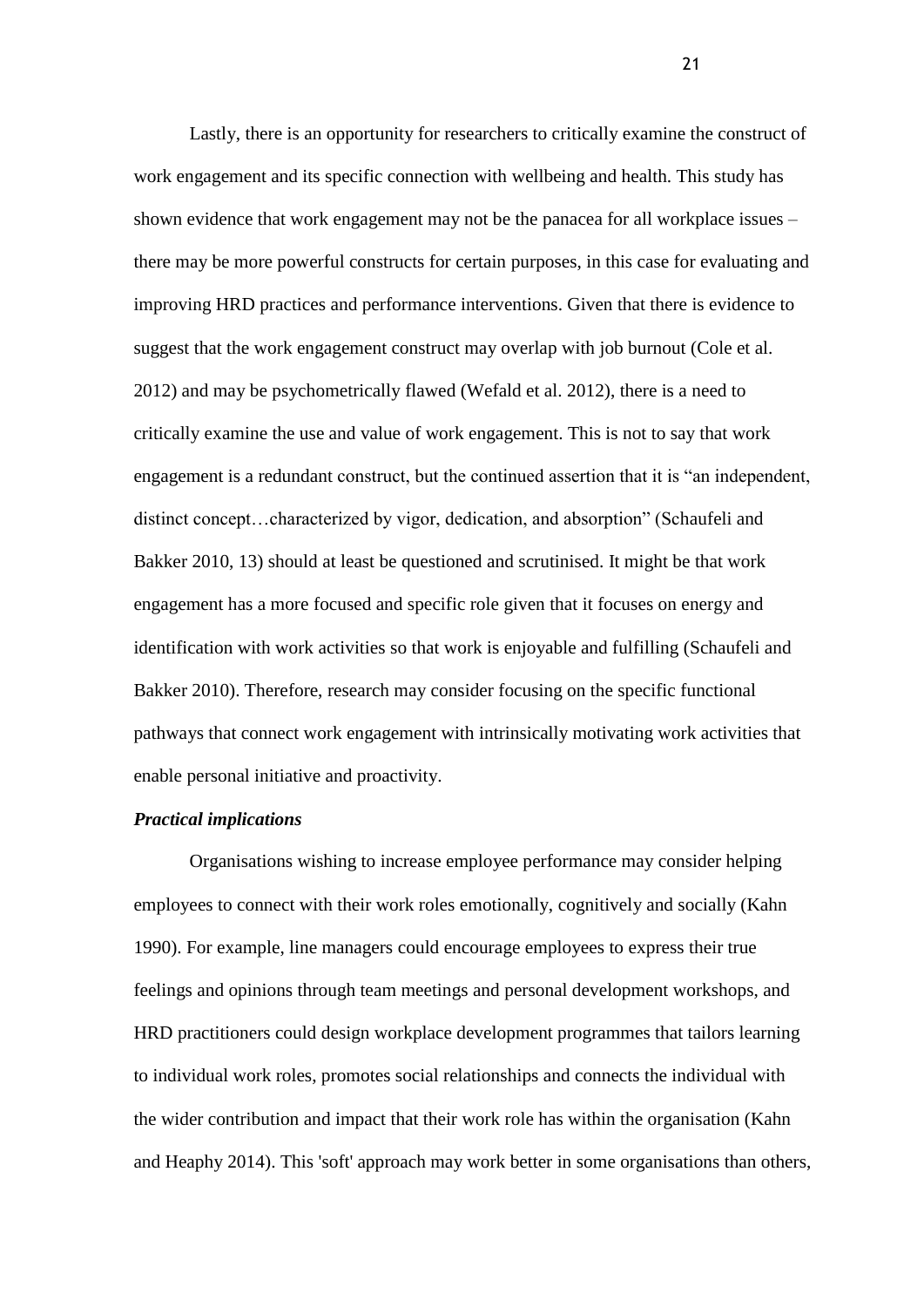particularly those that already value employee engagement and wellbeing as goals in themselves (Jenkins and Delbridge 2013). It may be more challenging for organisations that adopt a more universally 'hard' approach to HRM and employee relations, in which performance and productivity are the primary objectives. These organisations may not want their employees to express their thoughts and feelings or to find wider meaning in their work, especially if it might cause resistance and heightened expectations of the employment relationship. HRD practitioners should be cognisant of these different contexts, and should alter their approach accordingly. In such organisations, instrumental HRD practices may be more useful to drive change. For example, providing technical training opportunities that build human capital could be utilised to enhance both performance and engagement, as this study has empirically demonstrated. Building a business case for continued investment in training and development will also be important as there will be a pressure to maintain tight managerial and economic control (Jenkins and Delbridge 2013), and evidence suggests that when employees perceive that their organisation invests in their training and development they will be more engaged (Shuck et al. 2014). However, HRD practitioners should try to include some softer forms of practice so that the balance of the employment relationship is maintained.

In order to monitor and evaluate the success of HRD interventions, 'soft' or 'hard', practitioners could use Soane et al's (2013) personal role engagement measure to assess engagement levels before and after to evaluate how the intervention has improved the psychological connection between the individual and their work role, and will give an indication of the potential impact on performance levels. By utilising this measure consistently over time, organisations will be able to monitor the relative success of different interventions and will be able use this evidence to adapt and enhance HRD practices to best suit the changing needs of their workforce.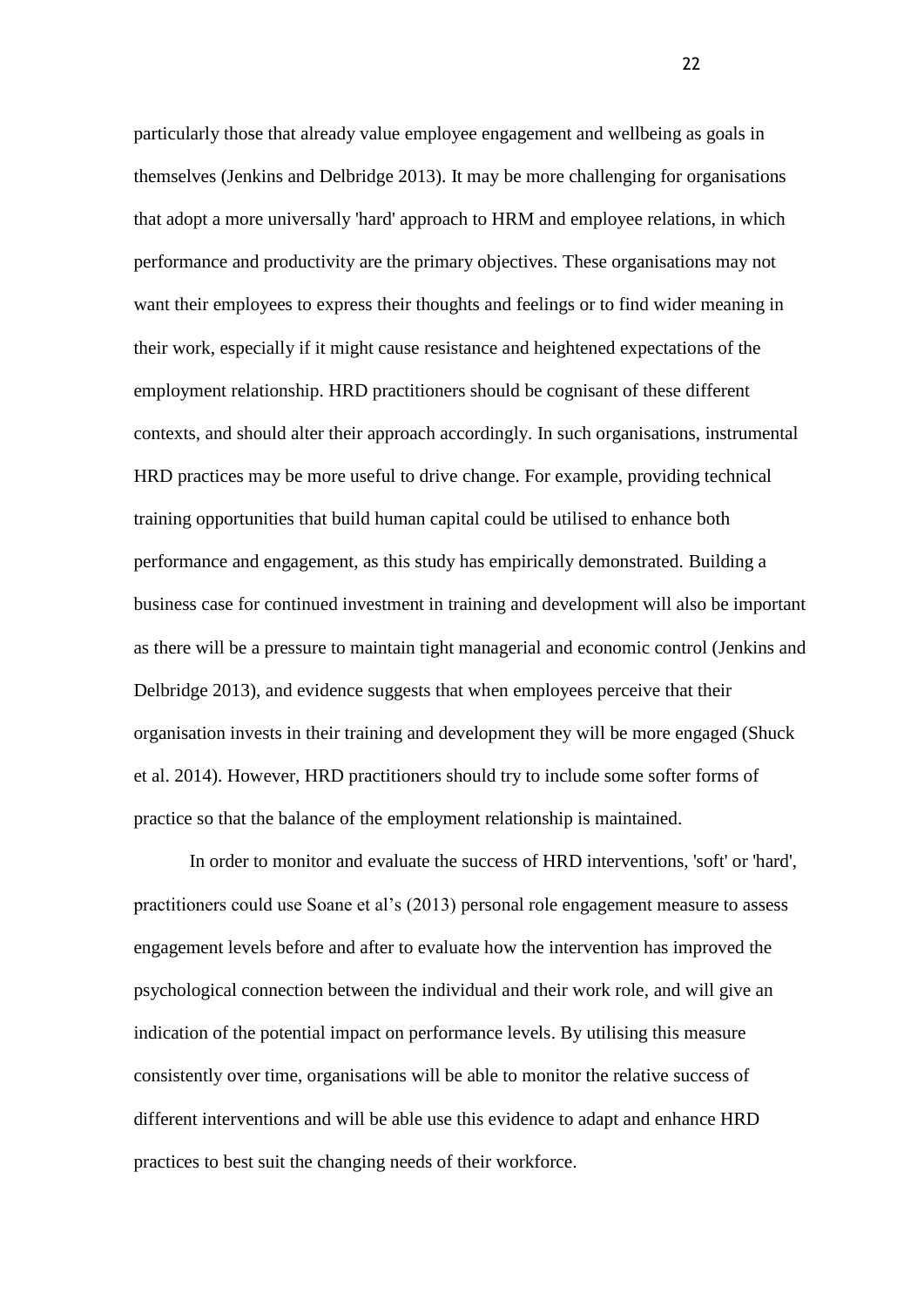# *Study limitations*

There are a few limitations of this study that should be kept in mind when considering the implications of the findings. Firstly, even though the study verified the factor structures to test for common method bias, there remains the issue of crosssectionality (Maxwell and Cole 2007). Longitudinal studies are needed to fully confirm the casual relationship between HRD practices, engagement, and performance. Another limitation is that this study used self-report measures of performance behaviours. Although self-assessed performance measures are valid ways of gaining performance information (Vance et al. 1988), they can be inflated in self-reports compared to bossratings (Heidemeier and Moser 2009), and may not always reflect objective performance (Pransky et al. 2006). To mitigate against these risks, a set of performance scales were chosen that were validated across different organisations and self-/supervisor-assessed ratings (see Griffin et al. [2007] for details). Related to this, this current study focused on one type of HRD practice; namely training. HRD includes a range of practices, such as career development and workplace learning (Shuck and Rocco 2014). A final limitation is that the sampling method utilised did not allow for the appreciation or examination of organisational, industry or societal context. It is increasingly acknowledged that neglecting to consider the impact of the wider organisational environment on research findings can limit or reduce the validity and reliability of those findings (Johns 2006). Moreover, the salience of different performance foci (e.g., individual vs team; in-role vs extra-role) is likely to vary across different industry and occupational contexts (Griffin et al. 2007).

# *Conclusion*

To conclude, this paper found that personal role engagement was a more powerful predictor of work role behaviours than work engagement, and was a stronger mediator than work engagement of the relationships between training perceptions and work role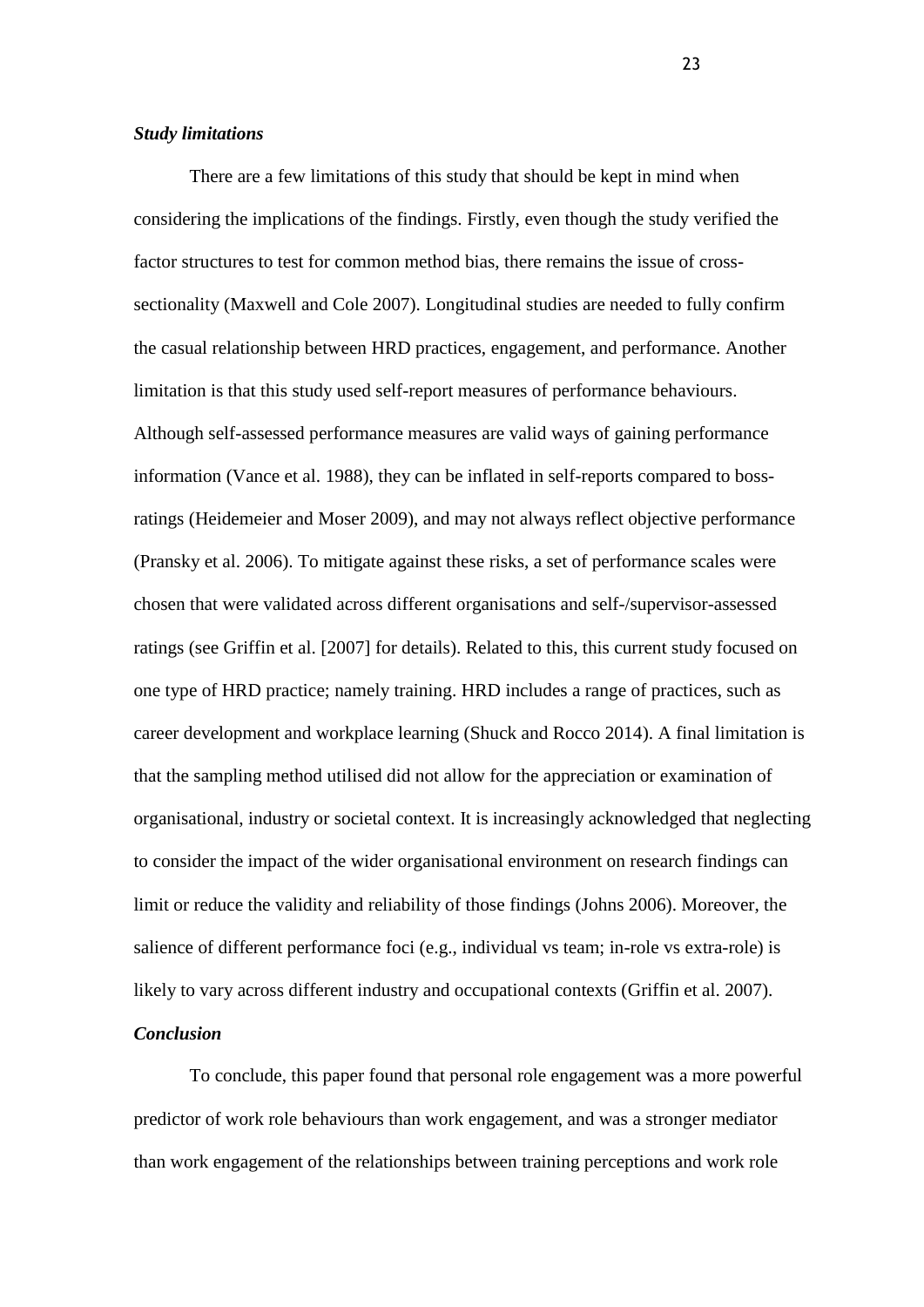behaviours. This suggests that the personal role engagement theory may be more useful when examining psychological processes that underpin the relationships between HRD practices and performance outcomes than work engagement theory. Overall, HRD research would benefit from exploring, expanding and testing the propositions made by personal role engagement theory in more depth. HRD practitioners should consider how training and development practices can be better designed to foster engagement.

# **References**

- Aguinis, H., and K. Kraiger. 2009. "Benefits of Training and Development for Individuals and Teams, Organizations, and Society." *Annual Review of Psychology,* no. 60: 451-474. doi:10.1146/annurev.psych.60.110707.163505
- Alfes, K., A. Shantz, C. Truss, and E.C. Soane. 2012. "The Link between Perceived Human Resource Management Practices, Engagement and Employee Behavior: A Moderated Mediation Model." *The International Journal of Human Resource Management* 24 (2): 330-351. doi:10.1080/09585192.2012.679950
- Alfes, K., C. Truss, E.C. Soane, C. Rees, and M. Gatenby. 2013. "The Relationship between Line Manager Behavior, Perceived HRM Practices, and Individual Performance: Examining the Mediating Role of Engagement." *Human Resource Management* 52 (6): 839-859. doi: 10.1002/hrm.21512
- Bakker, A. B., and E. Demerouti. 2008. "Towards a Model of Work Engagement." *Career Development International* 13 (3): 209-223. doi:10.1108/13620430810870476
- Bakker, A. B., and D. Xanthopoulou. 2013. "Creativity and Charisma among Female Leaders: The Role of Resources and Work Engagement." *The International Journal of Human Resource Management* 24 (14): 2760-2779. doi: 10.1080/09585192.2012.751438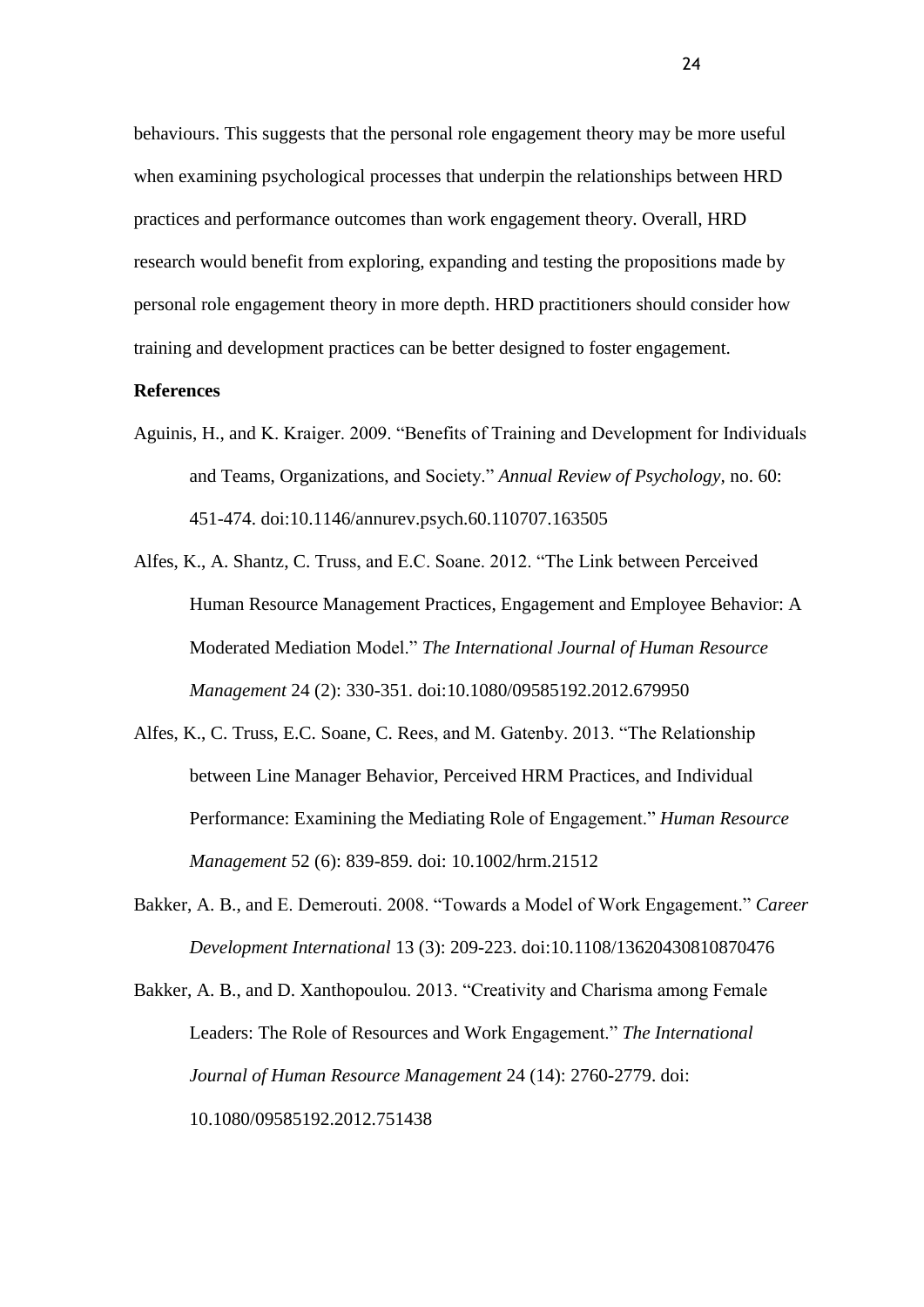- Bargagliotti, L.A. 2012. "Work Engagement in Nursing: A Concept Analysis." *Journal of Advanced Nursing* 68 (6): 1414-1428. doi: 10.1111/j.1365-2648.2011.05859.x
- Barnes, D. C., and J.E. Collier. 2013. "Investigating Work Engagement in the Service Environment." *Journal of Services Marketing* 27 (6): 485-499. doi:10.1108/JSM-012012-0021
- Baron, R.M., and D.A. Kenny. 1986. "The Moderator–Mediator Variable Distinction in Social Psychological Research: Conceptual, Strategic, and Statistical Considerations." *Journal of Personality and Social Psychology* 51 (6): 1173–1182. doi:10.1037/00223514.51.6.1173
- Bentler, P. M. 1990. "Comparative Fit Indexes in Structural Models." *Psychological Bulletin* 107 (2): 238-246. doi:10.1037/0033-2909.107.2.238
- Borman, W. C., and S.J. Motowidlo. 1997. "Task Performance and Contextual Performance: The Meaning for Personnel Selection Research." *Human Performance* 10 (2): 99-109. doi: 10.1207/s15327043hup1002\_3
- Chen, Z., X. Zhang, and D. Vogel. 2011. "Exploring the Underlying Process between Conflict and Knowledge Sharing: A Work-Engagement Perspective." *Journal of Applied SocialPsychology* 41 (5): 1005-1033. doi:10.1111/j.1559-1816.2011. 00745.
- Cole, M.S., F. Walter, A.G. Bedeian, and E.H. O'Boyle. 2012. "Job Burnout and Employee Engagement: A Meta-Analytic Examination of Construct Proliferation." *Journal of Management* 38 (5): 1550-1581. doi: 10.1177/0149206311415252
- Csíkszentmihályi, M. 1991. *Flow: The Psychology of Optimal Experience*. New York: Harper Collins.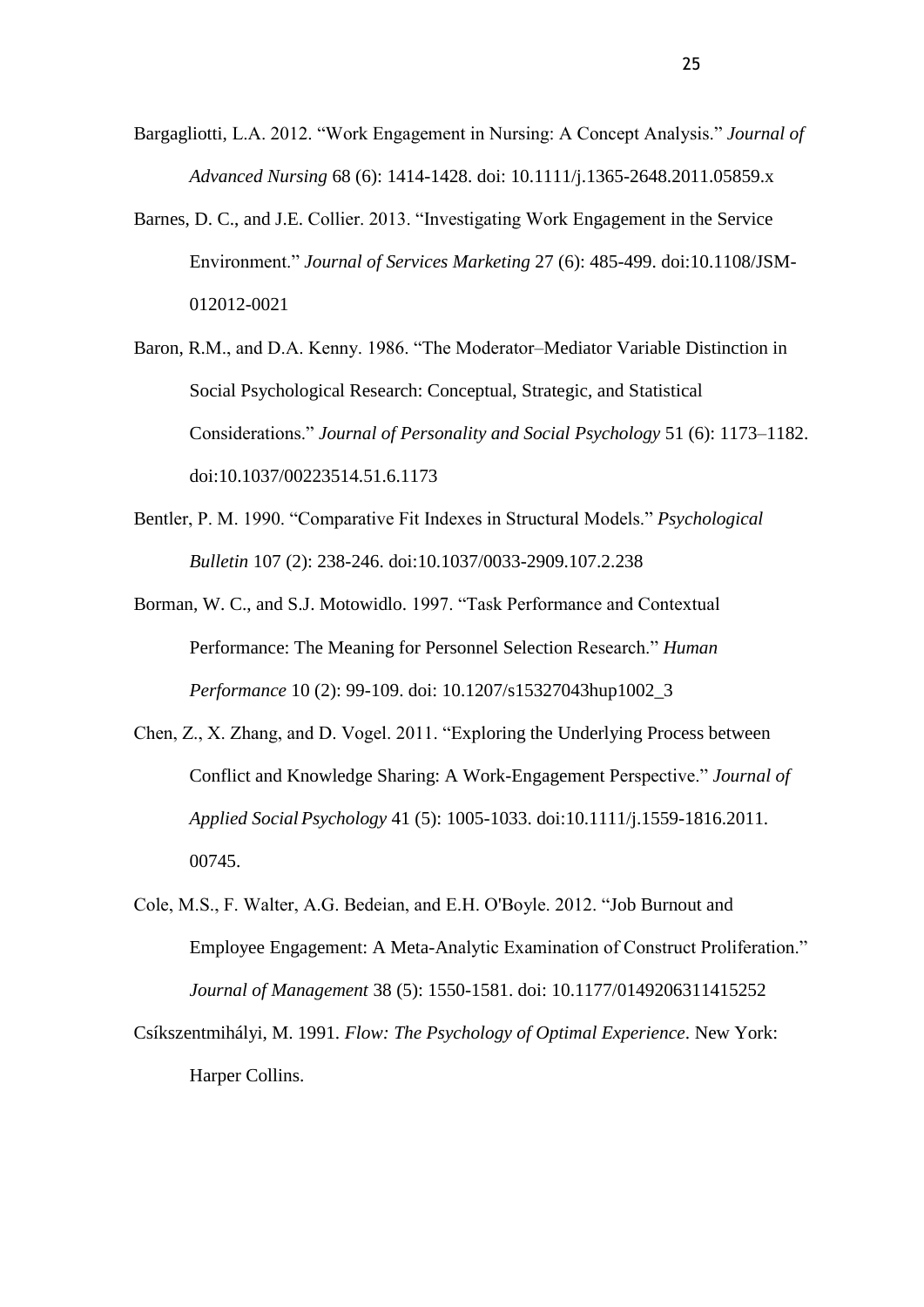- Den Hartog, D. N., and F. D. Belschak. 2012. "Work Engagement and Machiavellianism in the Ethical Leadership Process." *Journal of Business Ethics* 107 (1): 35-47. doi:10.1007/s10551012-1296-4
- Dysvik, A., and B. Kuvaas. 2008. "The Relationship between Perceived Training Opportunities, Work Motivation and Employee Outcomes." *International Journal of Training and Development* 12 (3): 138-157. doi:10.1111/j.1468- 2419.2008.00301.x
- Gorgievski, M. J., A. B. Bakker, and W. B. Schaufeli. 2010. "Work Engagement and Workaholism: Comparing the Self-Employed and Salaried Employees." *The Journal of Positive Psychology* 5 (1): 83-96. doi: 10.1080/17439760903509606
- Griffin, M. A., A. Neal, and S.K. Parker. 2007. "A New Model of Work Role Performance: Positive Behavior in Uncertain and Interdependent Contexts." *Academy of Management Journal* 50 (2): 327-347. doi:10.5465/AMJ.2007. 24634438
- Gruman, J. A., and A.M. Saks. 2011. "Performance Management and Employee Engagement." *Human Resource Management Review* 21 (2): 123-136. doi:10.1016/ j.hrmr.2010.09.004
- Guest, D. E. 2002. "Human Resource Management, Corporate Performance and Employee Wellbeing: Building the Worker into HRM." *The Journal of Industrial Relations* 44 (3): 335-358. doi:10.1111/1472-9296.00053
- Hayes, A.F. 2014. *The PROCESS Macro for SPSS and SAS. Version 2.13*. [Computer Software]. Available from http://www.processmacro.org
- Heidemeier, H., and K. Moser. 2009. "Self–Other Agreement in Job Performance Ratings: A Meta-Analytic Test of a Process Model." *Journal of Applied Psychology* 94 (2): 353-370. doi: 10.1037/0021-9010.94.2.353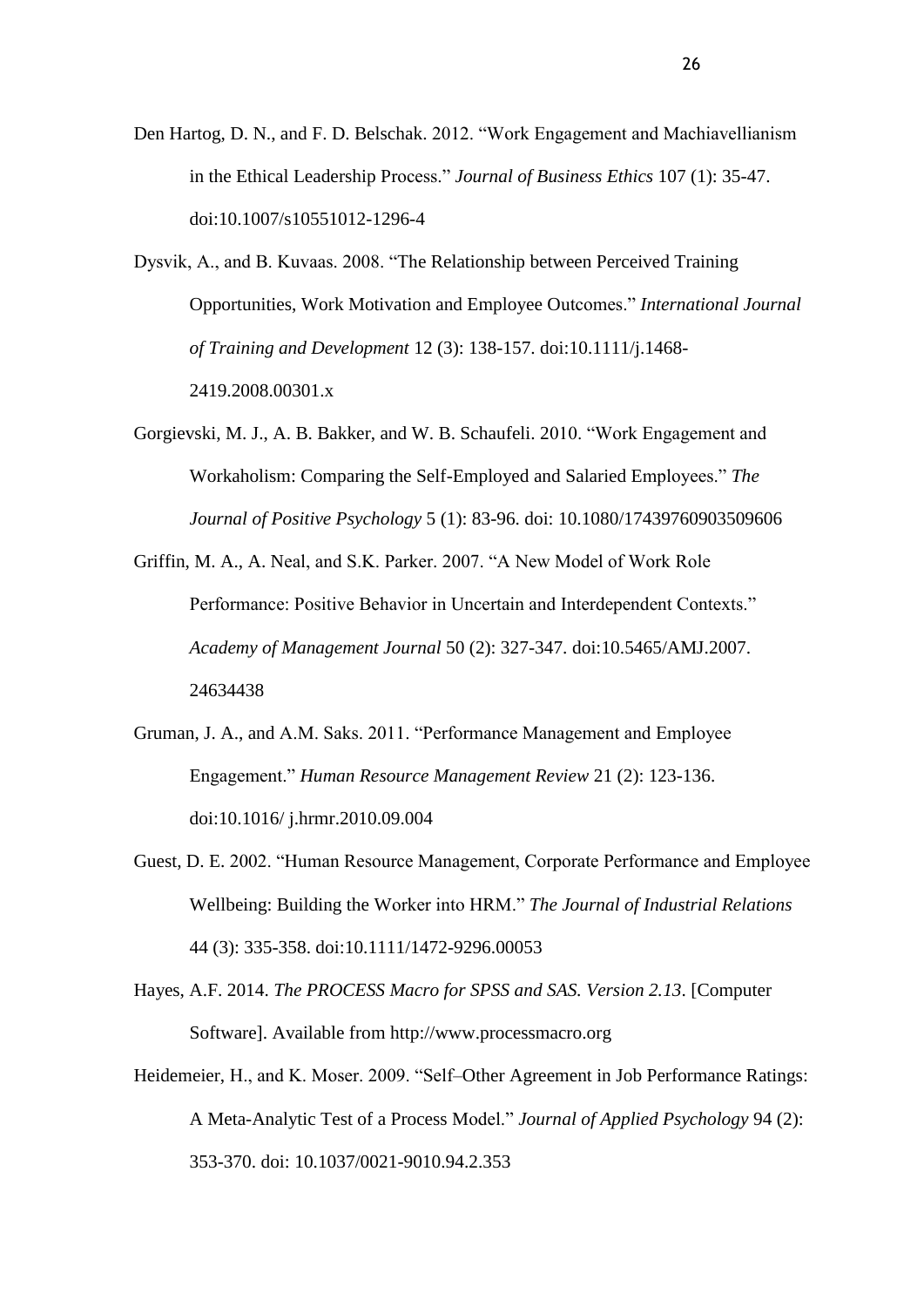- Hu, L. T., and P.M. Bentler. 1999. "Cutoff Criteria for Fit Indexes in Covariance Structure Analysis: Conventional Criteria versus New Alternatives." *Structural Equation Modeling* 6 (1): 1–55. doi:10.1080/10705519909540118
- Jenkins, S. and R. Delbridge. 2013. "Context Matters: Examining 'Soft' and 'Hard' Approaches to Employee Engagement in Two Workplaces." *The International Journal of Human Resource Management* 24 (14): 2670-2691. doi: 10.1080/09585192.2013.770780
- Johns, G. 2006. "The Essential Impact of Context on Organizational Behavior." *Academy of Management Review* 31 (2): 386-408. doi: 10.5465/AMR.2006.20208687
- Kahn, W. A. 1990. "Psychological Conditions of Personal Engagement and Disengagement at Work." *Academy of Management Journal* 33 (4): 692-724. doi:10.2307/256287
- Kahn, W. A. 1992. "To be Fully There: Psychological Presence at Work." *Human Relations* 45 (4): 321-349. doi: 10.1177/001872679204500402
- Kahn, W.A., and E.D. Heaphy. 2014. "Relational Contexts of Personal Engagement at Work."In *Employee Engagement in Theory and Practice*, edited by Catherine Truss, Rick Delbridge, Kerstin Alfes, Amanda Shantz and Emma Soane, 82-96. London: Routledge.
- Little, B. and P. Little. 2006. "Employee Engagement: Conceptual Issues." *Journal of Organizational Culture, Communications and Conflict* 10 (1): 111-120. ISSN: 15440508
- Martin, A.J., L.E. Malmberg, and G.A.D. Liem. 2010. "Multilevel Motivation and Engagement: Assessing Construct Validity across Students and Schools." *Educational and Psychological Measurement* 70 (6): 973-989. doi:10.1177/0013164410378089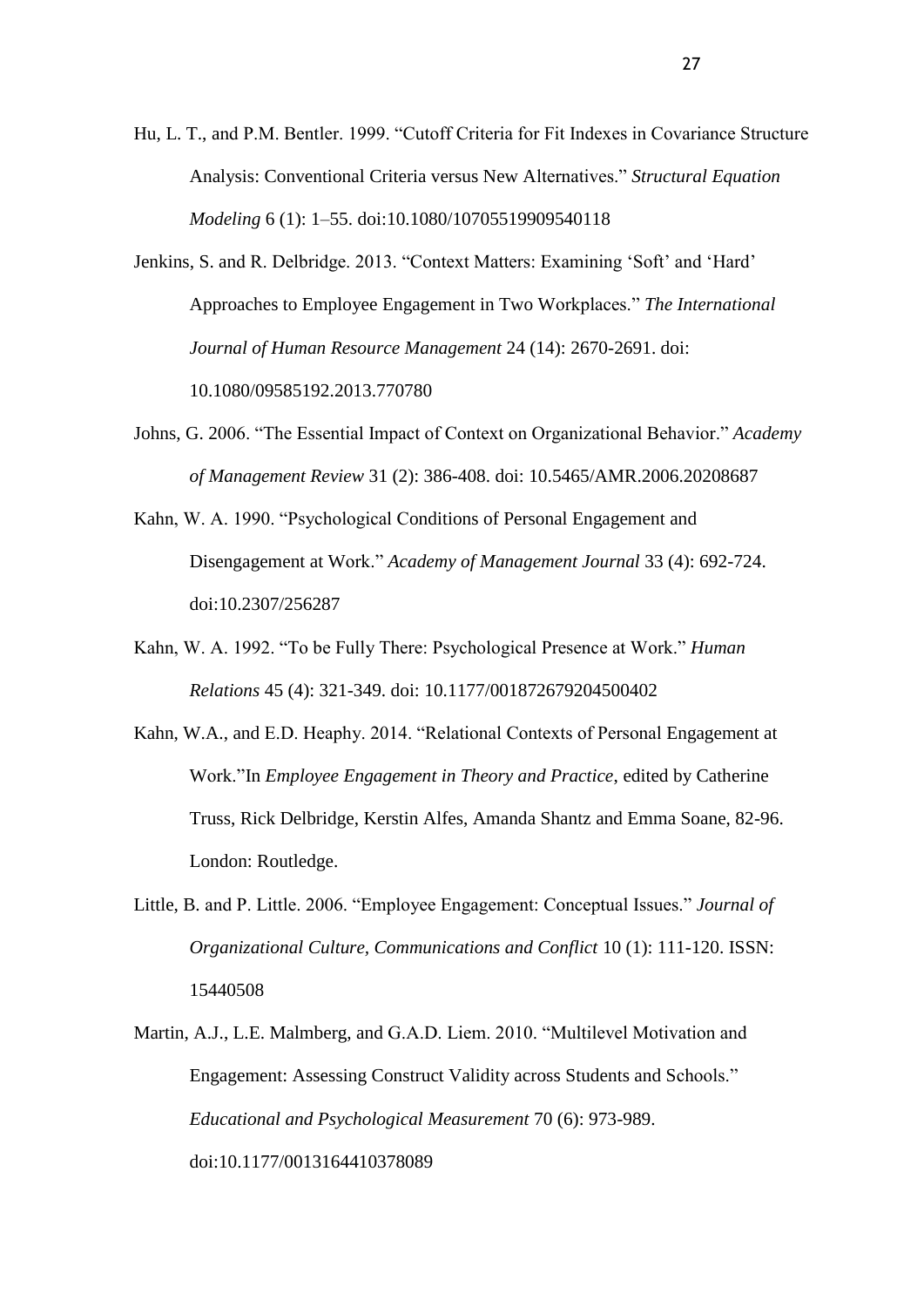- Maxwell, S.E, and D.A. Cole. 2007. "Bias in Cross-Sectional Analyses of Longitudinal Mediation." *Psychological Methods* 12 (1): 23-44. doi:10.1037/1082- 989X.12.1.23
- May, D.R., R.L. Gilson, and L.M. Harter. 2004. "The Psychological Conditions of Meaningfulness, Safety and Availability and the Engagement of the Human Spirit at Work." *Journal of Occupational and Organizational Psychology* 77 (1): 11-37. doi:10.1348/096317904322915892
- Nishii, L. H., D. P. Lepak, and B. Schneider. 2008. "Employee Attributions of the "Why" of HR Practices: Their Effects on Employee Attitudes and Behaviors, and Customer Satisfaction." *Personnel Psychology* 61 (3): 503-545. doi:10.1111/j.1744-6570.2008.00121.x
- Parker, S. K. and M. A. Griffin. 2011. "Understanding Active Psychological States: Embedding Engagement in a Wider Nomological Net and Closer Attention to Performance." *European Journal of Work and Organizational Psychology* 20 (1): 60-67. doi: 10.1080/1359432X.2010.532869
- Paul, A. K. and R. N. Anantharaman. 2003. "Impact of People Management Practices on Organizational Performance: Analysis of a Causal Model." *The International Journal of Human Resource Management* 14 (7): 1246-1266. doi:10.1080/09585190 32000145648
- Podsakoff, P. M., S. B. MacKenzie, J. Y. Lee, and N.P. Podsakoff. 2003. "Common Method Biases in Behavioral Research: A Critical Review of the Literature and Recommended Remedies." *Journal of Applied Psychology* 88 (5): 879-903. doi:10.1037/0021-9010.88.5.879
- Pransky, G., S. Finkelstein, E. Berndt, M. Kyle, J. Mackell, and D. Tortorice. 2006. "Objective and Self-Report Work Performance Measures: A Comparative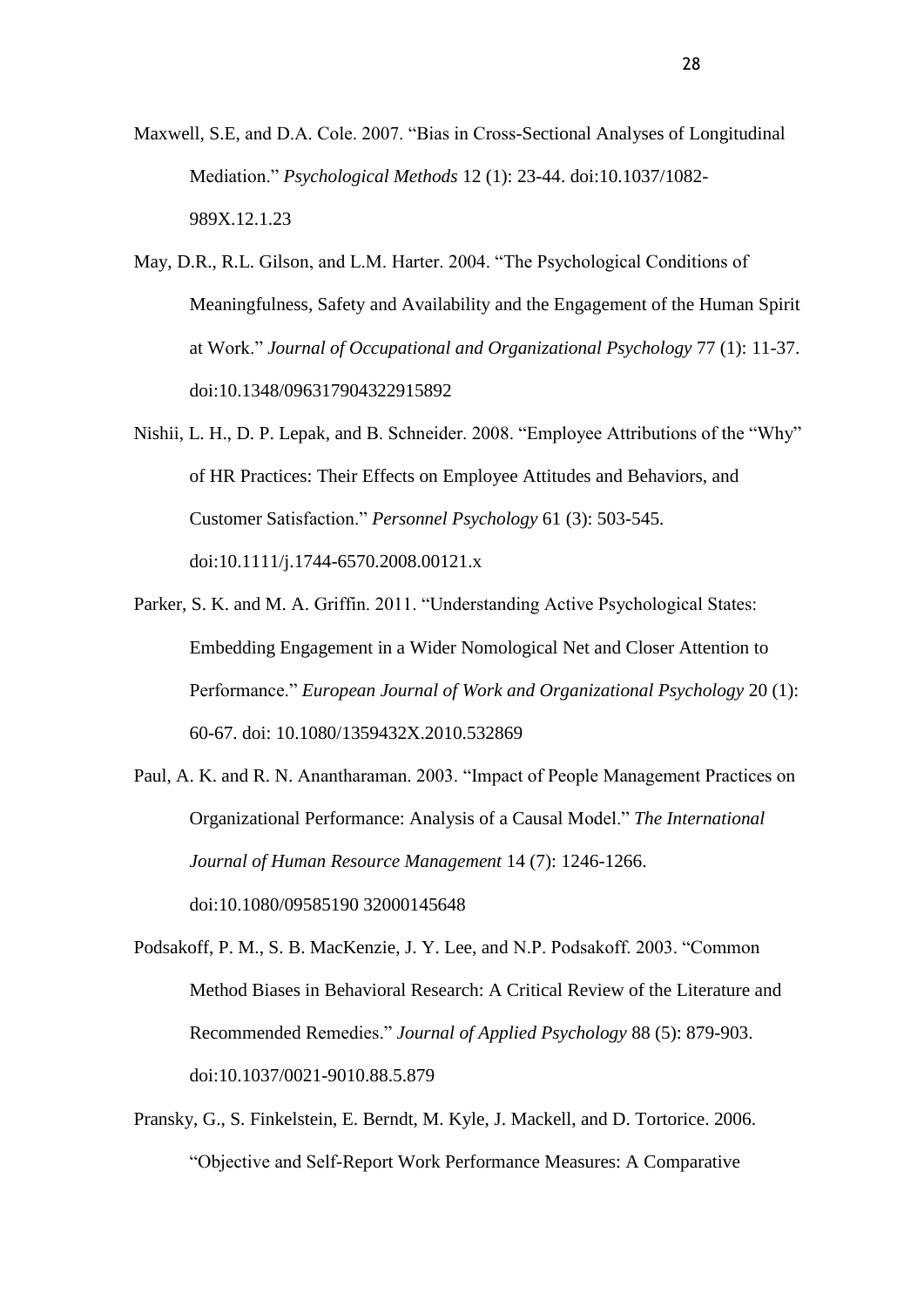Analysis." *International Journal of Productivity and Performance Management* 55 (5): 390-399.

- Preacher, K.J., and K. Kelley. 2011. "Effect Size Measures for Mediation Models: Quantitative Strategies for Communicating Indirect Effects*." Psychological Methods* 16 (2): 93-115. doi:10.1037/a0022658
- Purcell, J. 2014. "Disengaging from Engagement." *Human Resource ManagementJournal* 24 (3): 241-254. doi: 10.1111/1748-8583.12046
- Rana, S. 2015. "High Involvement Work Practices and Employee Engagement*." Human Resource Development International* online first: 1-9. doi:10.1080/13678868.2014. 1003698
- Rees, C., K. Alfes and M. Gatenby. 2013. "Employee Voice and Engagement: Connections and Consequences." *The International Journal of Human Resource Management*, 24 (14): 2780-2798. doi: 10.1080/09585192.2013.763843
- Reio, T.G. and J. Sanders-Reio. 2011. "Thinking about Workplace Engagement: Does Supervisor and Coworker Incivility Really Matter?" *Advances in Developing Human Resources* 13 (4): 462-478. doi: 10.1177/1523422311430784
- Rich, B. L., J. A. LePine, and E. R. Crawford. 2010. "Job Engagement: Antecedents and Effects on Job Performance*." Academy of Management Journal* 53 (3): 617-635. doi:10.5465/AMJ.2010.51468988
- Rothbard, N. P. 2001. "Enriching or Depleting? The Dynamics of Engagement in Work and Family Roles." *Administrative Science Quarterly* 46 (4): 655-684. doi: 10.2307/3094827
- Rurkkhum, S., and K.R. Bartlett. 2012. The Relationship between Employee Engagement and Organizational Citizenship Behaviour in Thailand. *Human Resource Development International* 15 (2): 157-174.doi: 10.1080/13678868.2012.664693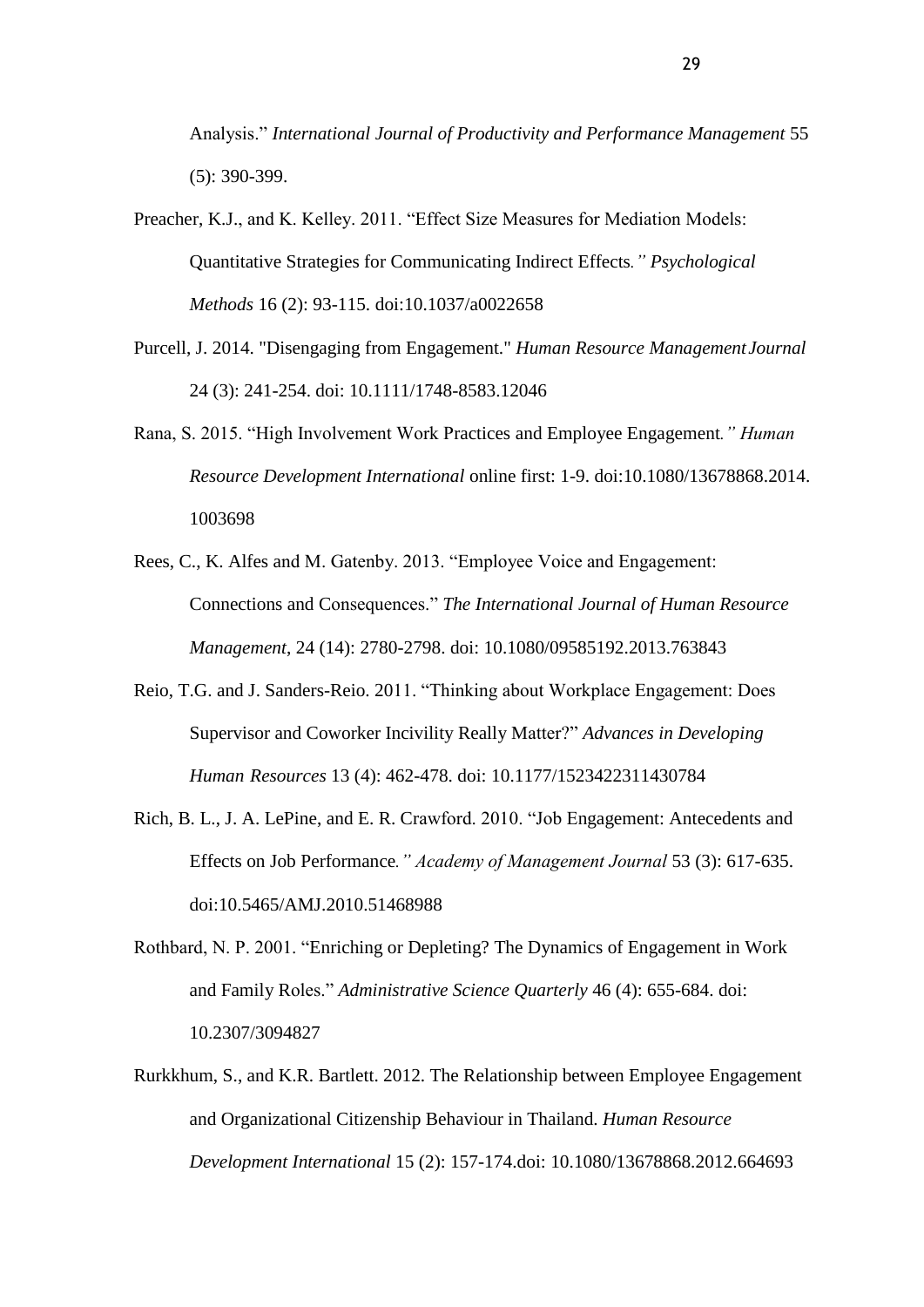- Salanova, M., S. Agut, and J.M. Peiró. 2005. "Linking Organizational Resources and Work Engagement to Employee Performance and Customer Loyalty: The Mediation of Service Climate." *Journal of Applied Psychology* 90 (6): 1217-1227. doi: 10.1037/00219010.90.6.1217
- Schaufeli, W.B. and A.B. Bakker. 2003. *UWES: Utrecht Work Engagement Scale Preliminary Manual*. Department of Psychology, Utrecht University, The Netherlands.
- Schaufeli, W.B. and A.B. Bakker. 2010. "Defining and Measuring Work Engagement: Bringing Clarity to the Concept." In *Work Engagement: A Handbook of Essential Theory and Research*, edited by Arnold B. Bakker and Michael P. Leiter, 10-24. New York, NY: Psychology Press.
- Schaufeli, W.B. and S. Salanova. 2008. "Enhancing Work Engagement through the Management of Human Resources." In *The Individual in the Changing Working Life*, edited by Kathrina Näswall, Johnny Hellgren, and Magnus Sverke, 380-404. Cambridge: Cambridge University Press.
- Schaufeli, W.B., M. Salanova, V. González-Romá, and A.B. Bakker. 2002. "The Measurement of Engagement and Burnout: A Two Sample Confirmatory Factor Analytic Approach." *Journal of Happiness Studies* 3 (1): 71-92. doi: 10.1023/A:1015630930326
- Schmidt, S. W. 2007. "The Relationship between Satisfaction with Workplace Training and Overall Job Satisfaction." *Human Resource Development Quarterly* 18 (4): 481- 498. doi: 10.1002/hrdq.1216
- Seppälä, P., S. Mauno, T. Feldt, J. Hakanen, U. Kinnunen, A. Tolvanen, and W.B. Schaufeli. 2009. "The Construct Validity of the Utrecht Work Engagement Scale: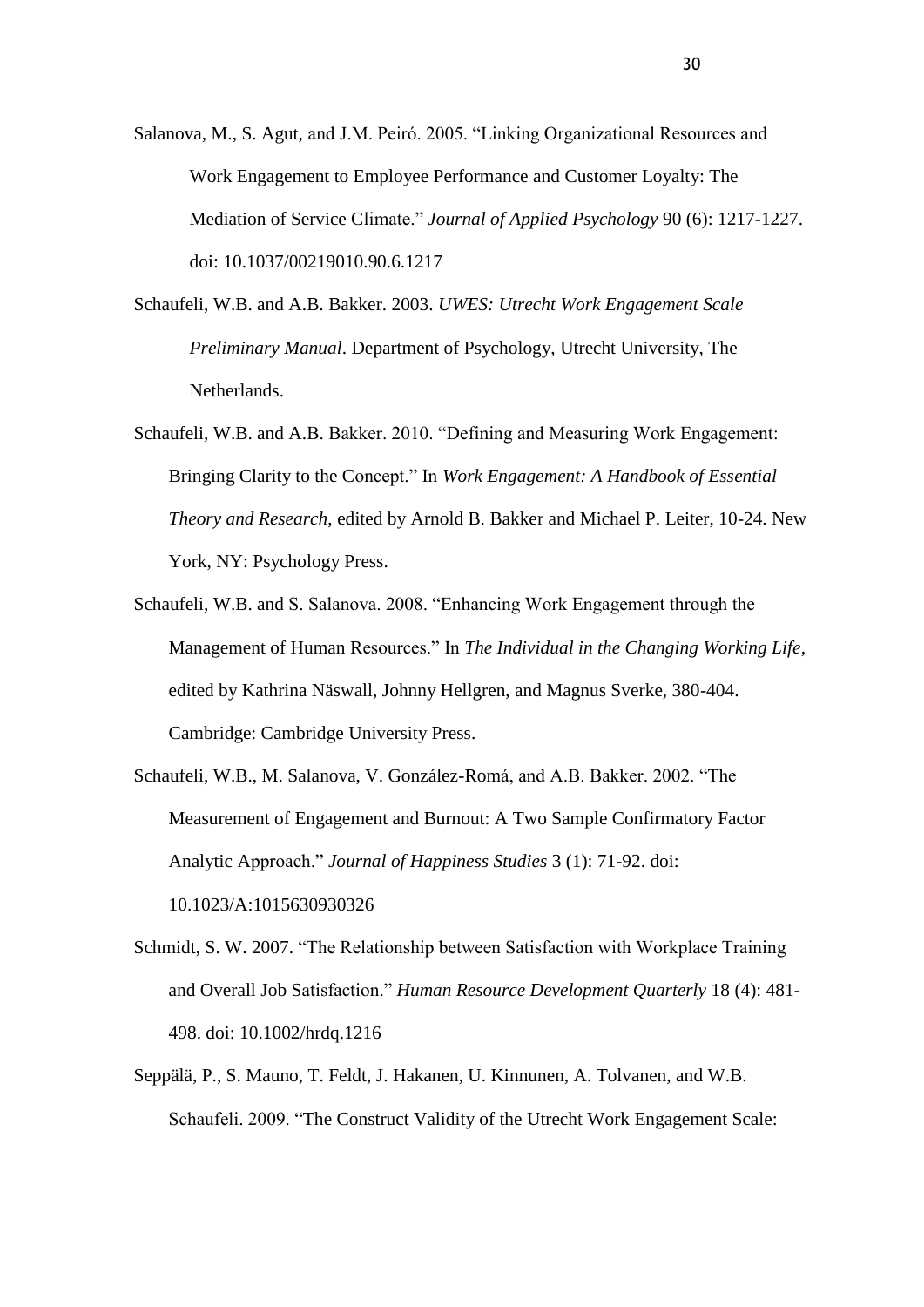Multisample and Longitudinal Evidence." *Journal of Happiness Studies* 10 (4): 459- 481. doi: 10.1007/s10902-008-9100-y

- Shuck, B. 2011. "Four Emerging Perspectives of Employee Engagement: An Integrative Literature Review." *Human Resource Development Review* 10 (3): 304-328. doi: 10.1177/1534484311410840
- Shuck, B. and T.S. Rocco. 2014. "Human Resource Development and Employee Engagement." In *Employee Engagement in Theory and Practice*, edited by Catherine Truss, Rick Delbridge, Kerstin Alfes, Amanda Shantz and Emma Soane, 116-130. London: Routledge.
- Shuck, B., D. Twyford, T.G. Reio, and A. Shuck. 2014. "Human Resource Development Practices and Employee Engagement: Examining the Connection with Employee Turnover Intentions." *Human Resource Development Quarterly* 25 (2): 239-270. doi: 10.1002/ hrdq. 21190
- Soane, E., C. Truss, K. Alfes, A. Shantz, C. Rees, and M. Gatenby. 2013. "Development and Application of a New Measure of Employee Engagement: The ISA Engagement Scale." *Human Resource Development International* 15 (5): 529-547. doi: 10.1080/ 13678868.2012.726542
- Steiger, J. H. 1990. "Structural Model Evaluation and Modification: An Interval Estimation Approach." *Multivariate Behavioral Research* 25 (2): 173–180. doi:10.1207/s15327906mbr2502\_4
- Sulea, C., D. Virga, L.P. Maricutoiu, W.B. Schaufeli, C. Zaborila Dumitru, and F.A Sava. 2012. "Work Engagement as Mediator between Job Characteristics and Positive and Negative Extra-Role Behaviors." *Career Development International* 17 (3): 188-207. doi: 10.1108/13620431211241054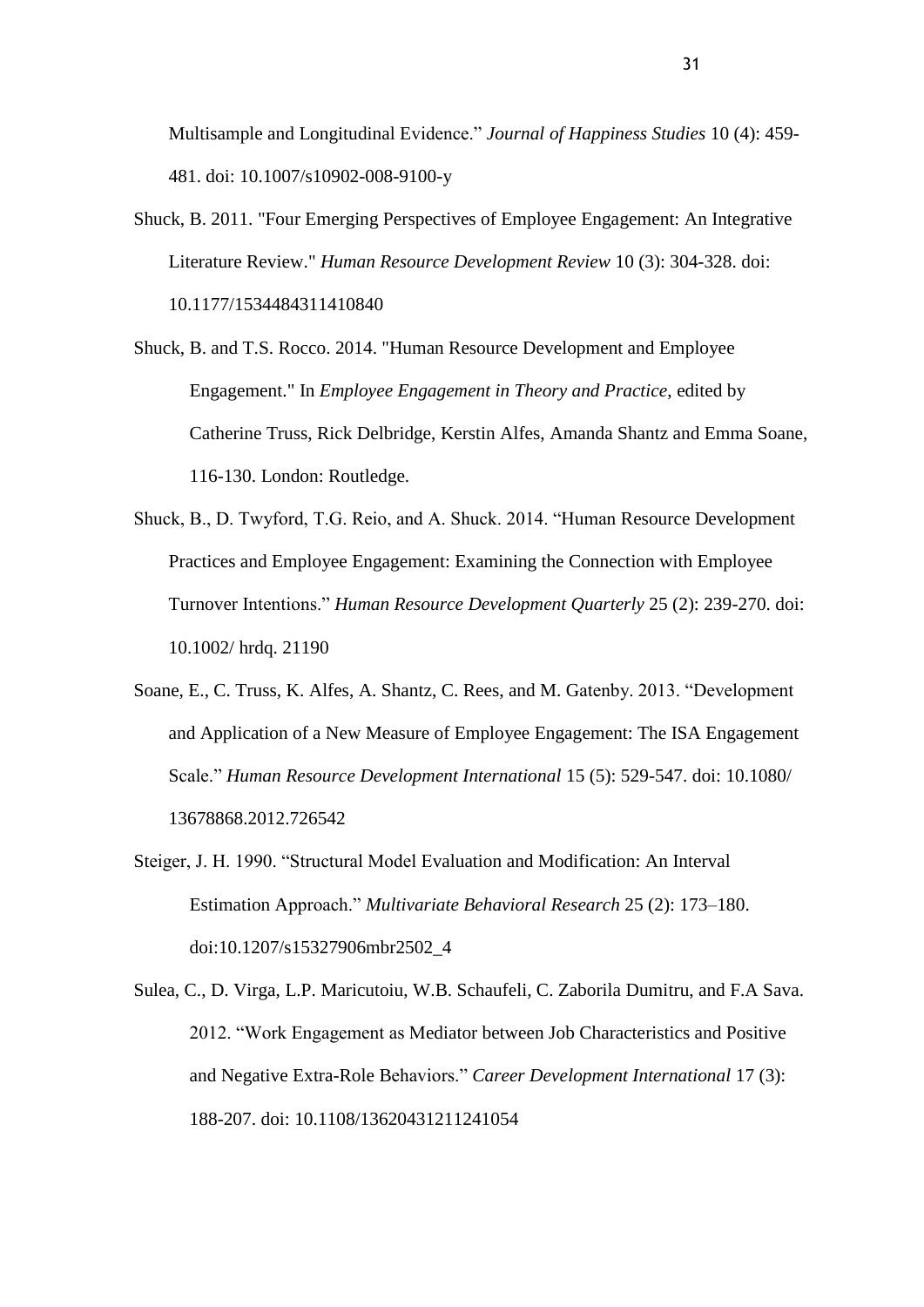- Tonidandel, S., and J.M. LeBreton. 2011. "Relative Importance Analysis: A Useful Supplement to Regression Analysis." *Journal of Business and Psychology* 26 (1): 1-9. doi:10.1007/s10869-0109204-3
- Tonidandel, S., and J.M. LeBreton. 2014. "RWA Web: A Free, Comprehensive, Web Based, and User Friendly Tool for Relative Weight Analyses." *Journal of Business and Psychology* 30 (2): 207-216. doi: 10.1007/s10869-014-9351-z
- Vance, R. J., R. C. MacCallum, M.D. Coovert, and J.W. Hedge. 1988. "Construct Validity of Multiple Job Performance Measures Using Confirmatory Factor Analysis." *Journal of Applied Psychology* 73 (1): 74-80. doi:10.1037/0021- 9010.73.1.74
- Wefald, A.J., M.J. Mills, M.R. Smith, and R.G. Downey. 2012. "A Comparison of Three Job Engagement Measures: Examining their Factorial and Criterion-Related Validity. *Applied Psychology: Health and Well-Being* 4 (1): 67-90. doi: 10.1111/j.1758- 0854.2011.01059.x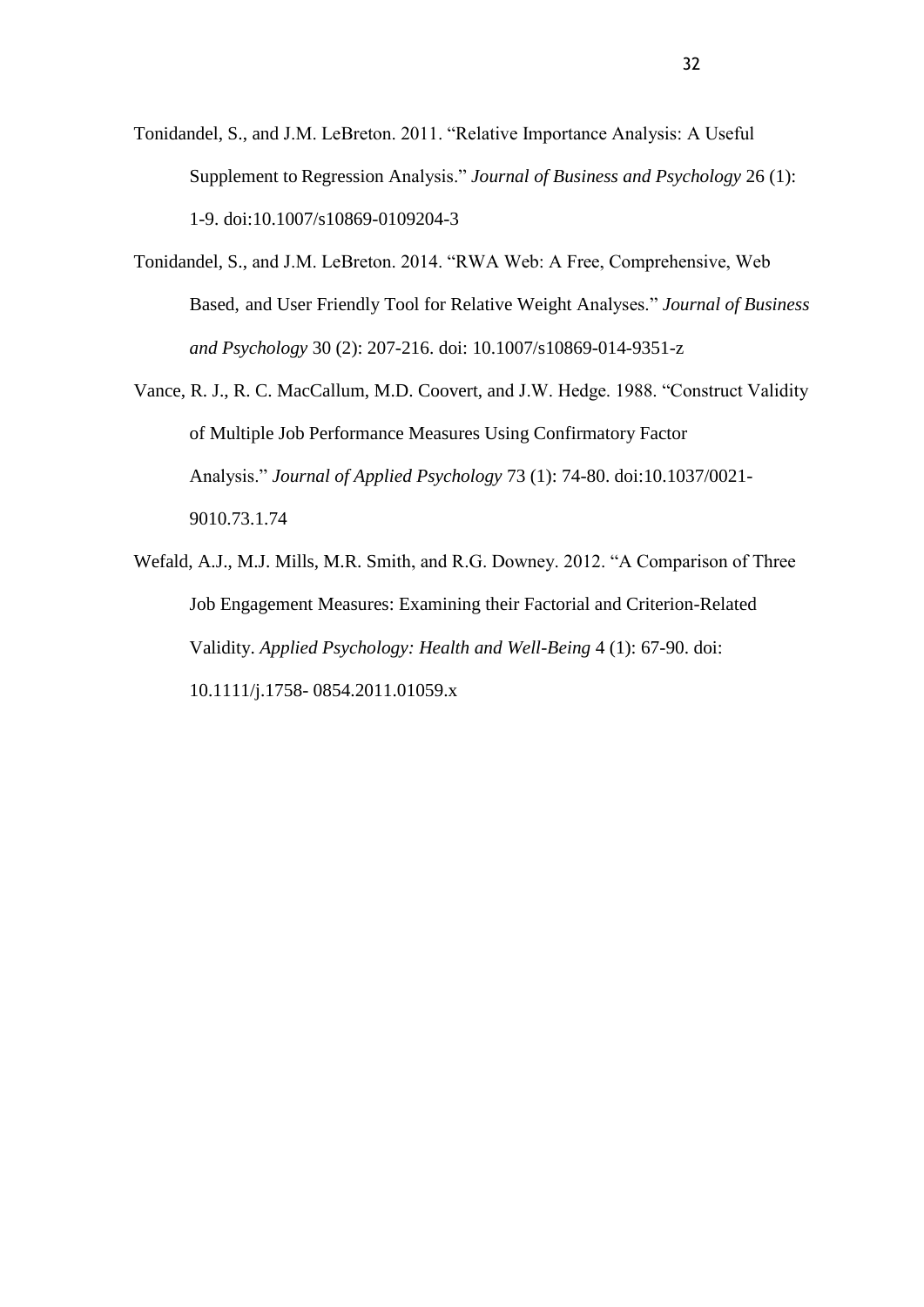| <b>Engagement</b>           |                                                                                                                                                                                                                                                                                                                                   |                                                                                                                                                                                                                                                                                                                                                                                                                                                      |                                                                                                                                                                                                                                                                                                                                                                                                                                                                           |                                                                                                                                                                                                                                                                                                                                                                                                                   | The link to job                                                                                                                                                                                                 |
|-----------------------------|-----------------------------------------------------------------------------------------------------------------------------------------------------------------------------------------------------------------------------------------------------------------------------------------------------------------------------------|------------------------------------------------------------------------------------------------------------------------------------------------------------------------------------------------------------------------------------------------------------------------------------------------------------------------------------------------------------------------------------------------------------------------------------------------------|---------------------------------------------------------------------------------------------------------------------------------------------------------------------------------------------------------------------------------------------------------------------------------------------------------------------------------------------------------------------------------------------------------------------------------------------------------------------------|-------------------------------------------------------------------------------------------------------------------------------------------------------------------------------------------------------------------------------------------------------------------------------------------------------------------------------------------------------------------------------------------------------------------|-----------------------------------------------------------------------------------------------------------------------------------------------------------------------------------------------------------------|
| construct                   | <b>Definition</b>                                                                                                                                                                                                                                                                                                                 | Operationalisation                                                                                                                                                                                                                                                                                                                                                                                                                                   | <b>Measurement</b>                                                                                                                                                                                                                                                                                                                                                                                                                                                        | <b>Theoretical Framework</b>                                                                                                                                                                                                                                                                                                                                                                                      | performance                                                                                                                                                                                                     |
| Personal role<br>engagement | Engagement is the act of<br>"harnessingorganization<br>members' [preferred] selves<br>to their work roles" (Kahn<br>1990, 694).<br>A psychological state that<br>alternate between pure forms<br>of engagement (i.e.,<br>employment of self) and<br>disengagement (i.e.,<br>withdrawal of self) along a<br>continuum (Kahn 1990). | An engaged employee will<br>"employ and express themselves<br>physically, cognitively and<br>emotionally during role<br>performances" (Kahn 1990, 694).<br>"Engagement reflectsa<br>common cause of the investment<br>of the various energies" (Rich et<br>al. 2010, 619).<br>Engagement involves activation,<br>positive affect, and a focused role<br>that allows the individual to<br>connect with the wider work<br>context (Soane et al. 2013). | Soane et al's (2013) ISA scale<br><b>Intellectual engagement</b><br>I focus hard on my work<br>I concentrate on my work<br>I pay a lot of attention to my work<br>Social engagement<br>I share the same work values as my<br>colleagues<br>I share the same work goals as my<br>colleagues<br>I share the same work attitudes as my<br>colleagues<br>Affective engagement<br>I am enthusiastic in my work<br>I feel positive about my work<br>I feel energetic in my work | Kahn's (1990) psychological<br>conditions of meaningfulness,<br>availability and safety. These<br>conditions mirror a relational<br>psychological contract and act to<br>mediate the relationship between<br>the work context (e.g., job<br>characteristics, emotional<br>resources, supervisory relations)<br>and engagement.                                                                                    | Engagement<br>focuses the<br>investment of<br>personal energies<br>and aspects of the<br>self into the work<br>role and so 'full<br>and active'<br>performance in the<br>job will result<br>(Rich et al. 2010). |
| Work<br>engagement          | "A positive, fulfilling, work-<br>related state of mind"<br>(Schaufeli et al. 2002, 74).<br>A psychological state that is<br>"persistent and<br>pervasive(and) not focused<br>on any particular object,<br>event, individual, or<br>behavior" (Schaufeli et al.<br>2002, 74).                                                     | An engaged employee has a<br>strong sense of vigor (i.e., energy<br>and resilience), dedication (i.e.,<br>involvement and enthusiasm), and<br>absorption (i.e., pleasant state of<br>immersion) in work activities<br>(Schaufeli et al. 2002)<br>"a high level of energy and strong<br>identification with one's work"<br>(Schaufeli and Bakker 2010, 13).                                                                                           | Schaufeli et al's (2002) UWES-9<br><b>Vigor</b><br>At my work, I feel bursting with energy<br>At my job, I feel strong and vigorous<br>When I get up in the morning, I feel like<br>going to work<br><b>Dedication</b><br>I am enthusiastic about my job<br>My job inspires me<br>I am proud on the work that I do<br>Absorption<br>I feel happy when I am working intensely<br>I am immersed in my work<br>I get carried away when I'm working                           | Job resources (e.g., autonomy,<br>social support, performance<br>feedback) and personal resources<br>(e.g., optimism, self-efficacy,<br>resilience) trigger a motivational<br>process that leads to engagement.<br>Job demands (e.g., work pressure,<br>emotional demands, physical<br>demands) strengthen the<br>relationship between job/personal<br>resources and<br>engagement.(Bakker and<br>Demerouti 2008) | Engagement<br>directs an<br>individual's efforts<br>towards the<br>completion of<br>work tasks and<br>activities (Parker<br>and Griffin 2011).                                                                  |

Table 1. Comparing the conceptual foundations of personal role engagement and work engagement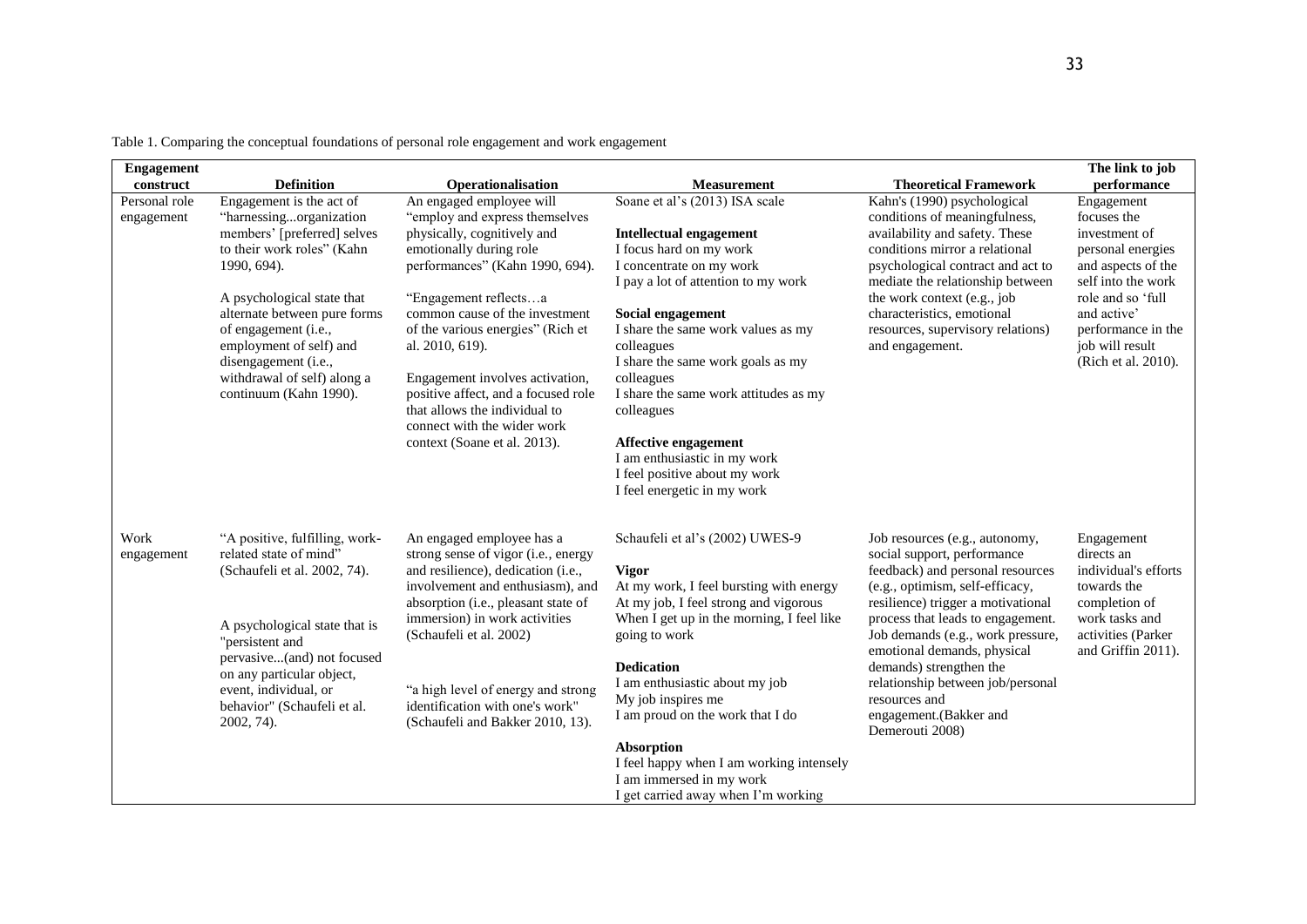| Table 2. Means, standard deviations, and correlations of the variables |  |  |
|------------------------------------------------------------------------|--|--|
|------------------------------------------------------------------------|--|--|

| Variable                     | Mean              | <b>SD</b> | 1      | 2              | 3      | 4                        | 5     | 6     | 7     | 8     | 9     | 10    |
|------------------------------|-------------------|-----------|--------|----------------|--------|--------------------------|-------|-------|-------|-------|-------|-------|
| 1. Gender                    |                   |           |        |                |        |                          |       |       |       |       |       |       |
| $2. \text{Age}$              | 41.45             | 11.69     | $-.29$ | $\overline{a}$ |        |                          |       |       |       |       |       |       |
| 3. Tenure                    | 9.96              | 8.94      | $-.25$ | .51            |        |                          |       |       |       |       |       |       |
| 4. Management responsibility | $\qquad \qquad -$ |           | .03    | .02            | $-.07$ | $\overline{\phantom{a}}$ |       |       |       |       |       |       |
| 5. Training perceptions      | 3.37              | 0.88      | .09    | $-.01$         | .02    | $-.19$                   | (.90) |       |       |       |       |       |
| 6. Work engagement           | 3.13              | 0.80      | .03    | .04            | .06    | $-.28$                   | .49   | (.94) |       |       |       |       |
| 7. Personal role engagement  | 3.59              | 0.67      | .06    | .05            | .06    | $-.14$                   | .59   | .69   | (.91) |       |       |       |
| 8. Task proficiency          | 3.97              | 0.94      | $-.06$ | .28            | .12    | .14                      | .14   | .23   | .39   | (.95) |       |       |
| 9. Task adaptability         | 3.53              | 0.90      | .06    | .12            | .04    | $-.08$                   | .24   | .33   | .44   | .66   | (.82) |       |
| 10. Task proactivity         | 3.17              | 1.05      | .10    | $-.10$         | $-.07$ | $-.18$                   | .27   | .42   | .38   | .31   | .65   | (.94) |

*Note:* Cronbach's alpha reliability scores given in parentheses. r +/-.10 p=.05; r +/- .14 p=.001; r +/- .18 p=.001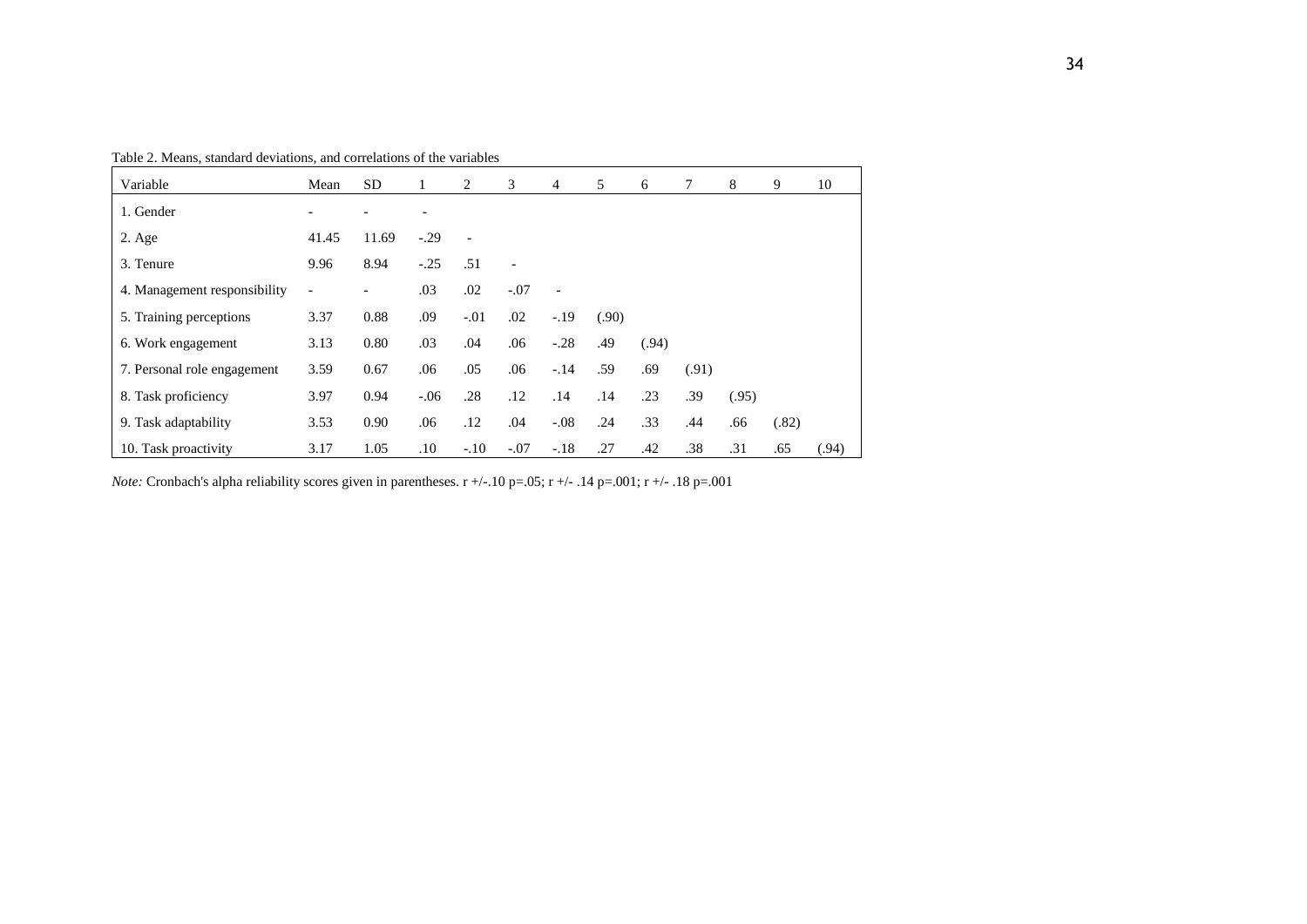Table 3. Confirmatory factor analyses of the engagement constructs

|                      | $\gamma^2(df)$     | $\Delta\chi^2(df)$ | AIC      | <b>BIC</b> | <b>RMSEA</b> | <b>CFI</b> | <b>SRMR</b> |
|----------------------|--------------------|--------------------|----------|------------|--------------|------------|-------------|
| 1 factor alternative | $1941.00***(135)$  |                    | 11425.52 | 11626.24   | 0.21         | 0.64       | 0.12        |
| 2 factor alternative | $1479.30***$ (134) | $461.70***(1)$     | 10965.81 | 11170.25   | 0.19         | 0.73       | 0.11        |
| 3 factor alternative | $1413.66***(132)$  | $65.64***(2)$      | 10904.18 | 11116.05   | 0.18         | 0.75       | 0.10        |
| 4 factor alternative | $1127.91***$ (129) | $285.75***(3)$     | 10624.42 | 10847.45   | 0.16         | 0.80       | 0.09        |
| 5 factor alternative | $708.92***(125)$   | $418.99***(4)$     | 10213.44 | 10451.33   | 0.12         | 0.88       | 0.06        |
| 6 factor             | $444.95***(120)$   | $263.97***(5)$     | 9959.47  | 10215.94.  | 0.09         | 0.94       | 0.05        |

*Note: 2 factor (ISA-Intellectual,UWES-Absorption,ISA-Affective,UWES-Dedication,UWES-Vigor)/ (ISA-Social); 3 factor (ISA-Intellectual,UWES-Absorption,ISA-Affective,UWES-Dedication)/(UWES-Vigor)/ (ISA-Social); 4 factor (ISA-Intellectual,UWES-Absorption)/(ISA-Affective,UWES-Dedication)/(UWES-Vigor)/ (ISA-Social); 5 factor (ISA-Intellectual)/(UWES-Absorption)/(ISA-Affective,UWES-Dedication)/(UWES-Vigor)/ (ISA-Social); 6 factor (ISA-Intellectual)/(UWES-Absorption)/(ISA-Affective)/UWES-Dedication)/(UWES-Vigor)/ (ISA-Social);* 

 $* p < .05, ** p < .01, ** p < .001$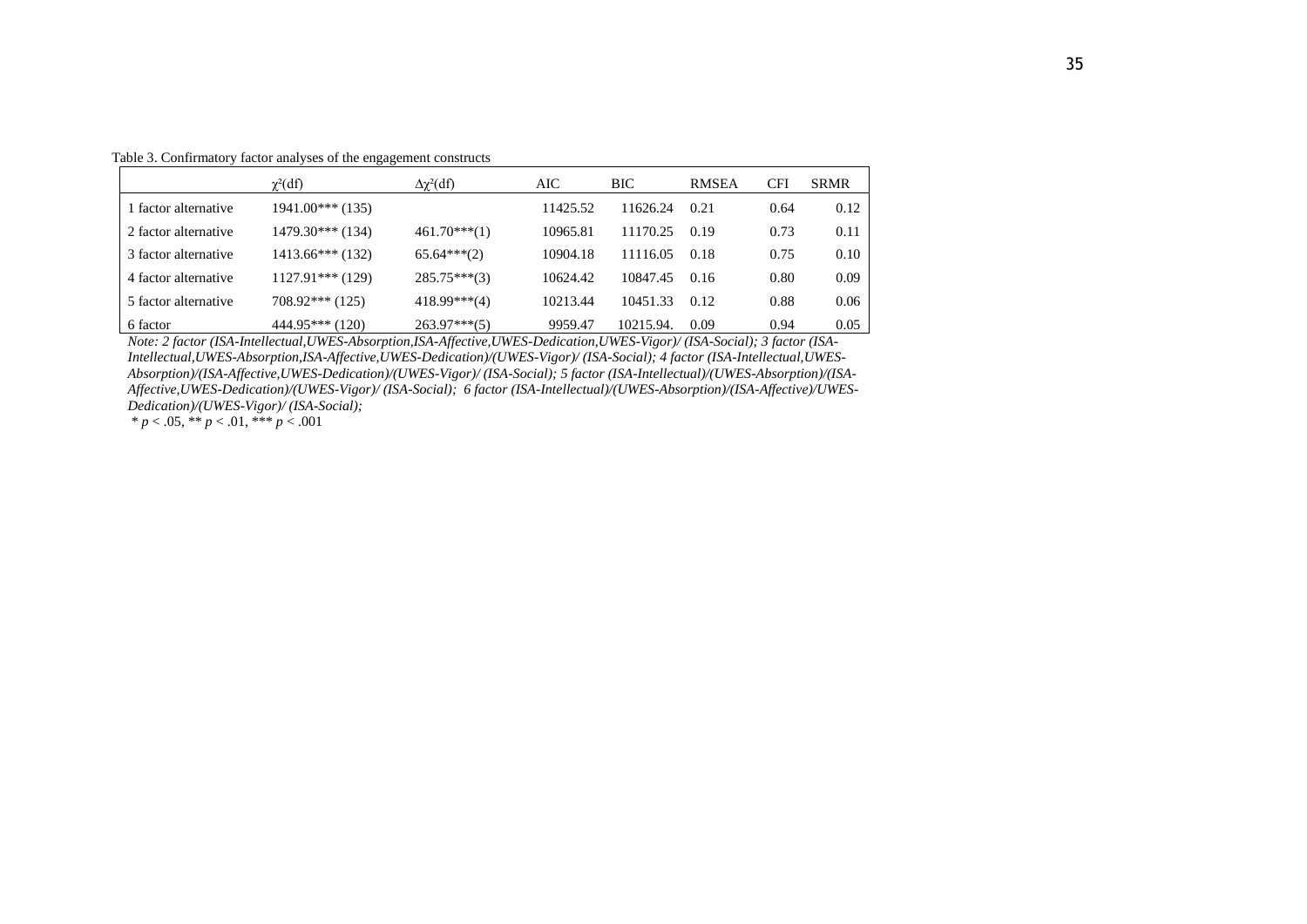|  |  |  |  |  |  |  |  | Table 4. Confirmatory factor analyses of all latent variables |
|--|--|--|--|--|--|--|--|---------------------------------------------------------------|
|--|--|--|--|--|--|--|--|---------------------------------------------------------------|

|                      | $\chi^2(df)$      | $\Delta \chi^2(df)$ | AIC      | <b>BIC</b> | <b>RMSEA</b> | <b>CFI</b> | <b>SRMR</b> |
|----------------------|-------------------|---------------------|----------|------------|--------------|------------|-------------|
| 1 factor alternative | $3128.00***(152)$ |                     | 14104.13 | 14316.00   | 0.25         | 0.40       | 0.17        |
| 2 factor alternative | $2073.49***(151)$ | $1054.51***(1)$     | 13051.63 | 13267.21   | 0.21         | 0.61       | 0.16        |
| 3 factor alternative | $1630.39***(149)$ | $443.10***(2)$      | 12612.52 | 12835.54   | 0.18         | 0.70       | 0.16        |
| 4 factor alternative | $972.60***$ (146) | $657.79***(3)$      | 11960.73 | 12194.91   | 0.14         | 0.83       | 0.12        |
| 5 factor alternative | $636.14***$ (142) | $336.46***(4)$      | 11632.27 | 11881.31   | 0.11         | 0.90       | 0.09        |
| 6 factor             | $551.16***$ (137) | $84.98***(5)$       | 11557.29 | 11824.92   | 0.10         | 0.92       | 0.08        |

*Note:2 factor (training perceptions, work engagement, personal role engagement)/(task proficiency, task adaptability, task proactivity); 3 factor (training perceptions)/(work engagement, personal role engagement)/( task proficiency, task adaptability, task proactivity); 4 factor (training perceptions)/(work engagement, personal role engagement)/( task proficiency)/(task adaptability, task proactivity);5 factor (training perceptions)/(work engagement, personal role engagement)/( task proficiency)/(task adaptability)/( task proactivity);6 factor factor (training perceptions)/(work engagement)/(personal role engagement)/( task proficiency)/(task adaptability)/( task proactivity)*

\* *p* < .05, \*\* *p* < .01, \*\*\* *p* < .001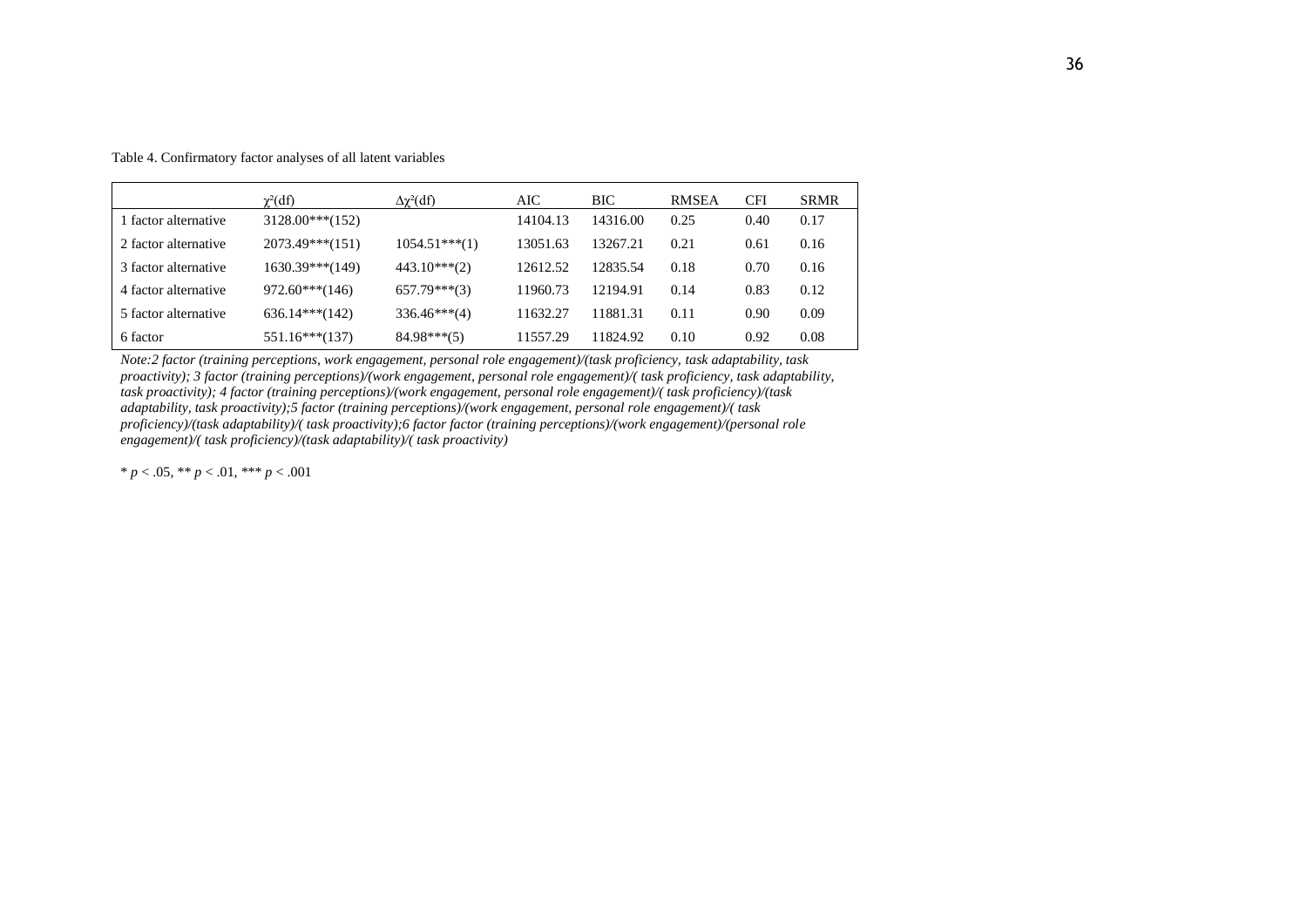|                          | Predicting task proficiency |            |          |          |        |       |          |            | Predicting task adaptability |          |        |       | Predicting task proactivity |           |          |          |        |       |
|--------------------------|-----------------------------|------------|----------|----------|--------|-------|----------|------------|------------------------------|----------|--------|-------|-----------------------------|-----------|----------|----------|--------|-------|
|                          |                             |            | Relative | Rescaled | Lower  | Upper |          |            | Relative                     | Rescaled | Lower  | Upper |                             |           | Relative | Rescaled | Lower  | Upper |
|                          |                             |            | Weight   | rw       | Bound  | Bound |          |            | Weight                       | rw       | Bound  | Bound |                             |           | Weight   | rw       | Bound  | Bound |
|                          | Step 1                      | Step 2     | (rw)     |          | rw     | rw    | Step 1   | Step 2     | (rw)                         |          | rw     | rw    | Step 1                      | Step 2    | (rw)     |          | rw     | rw    |
| Gender                   | .00                         | $-.02$     | .00      | 0.1      | $-.03$ | .01   | .08      | .06        | .01                          | 1.7      | $-.01$ | .02   | .06                         | .05       | .01      | 2.3      | $-.01$ | .03   |
| Age                      | $.27***$                    | $.26***$   | .06      | 23.8     | .02    | .12   | $.15*$   | $.14*$     | .01                          | 6.6      | $-.01$ | .05   | $-.08$                      | $-.08$    | .01      | 3.4      | $-.01$ | .03   |
| Tenure                   | $-.02$                      | $-.03$     | .01      | 2.6      | $-.02$ | .02   | $-.04$   | $-.04$     | .00                          | 0.5      | $-.03$ | .01   | $-.05$                      | $-.05$    | .00      | 1.8      | $-.01$ | .03   |
| Management               | $.21***$                    | .19***     | .03      | 11.8     | $-.01$ | .08   | .01      | $-.01$     | .00                          | 1.0      | $-.02$ | .02   | $-.07$                      | $-.08$    | .02      | 8.12     | $-.01$ | .05   |
| responsibility           |                             |            |          |          |        |       |          |            |                              |          |        |       |                             |           |          |          |        |       |
| Work                     | $.28***$                    | $-.01$     | .03      | 12.7     | $-.01$ | .06   | $.33***$ | .05        | .05                          | 25.7     | .02    | .10   | $.41***$                    | $.27***$  | .10      | 47.2     | .05    | .17   |
| engagement               |                             |            |          |          |        |       |          |            |                              |          |        |       |                             |           |          |          |        |       |
| Personal role            |                             | $.41***$   | .12      | 48.2     | .05    | .20   |          | $.39***$   | .14                          | 64.4     | .08    | .20   |                             | .19**     | .08      | 37.2     | .03    | .13   |
| engagement               |                             |            |          |          |        |       |          |            |                              |          |        |       |                             |           |          |          |        |       |
| $R^2$ ( $\Delta$ $R^2$ ) | $.17***$                    | $.25***$   |          |          |        |       | $.13***$ | $.21***$   |                              |          |        |       | $.20***$                    | $.22***$  |          |          |        |       |
|                          |                             | $(.09***)$ |          |          |        |       |          | $(.08***)$ |                              |          |        |       |                             | $(.02**)$ |          |          |        |       |

Table 5. Multiple regressions and relative weight analyses for predicting work role behaviours

\* *p* < .05, \*\* *p* < .01, \*\*\* *p* < .001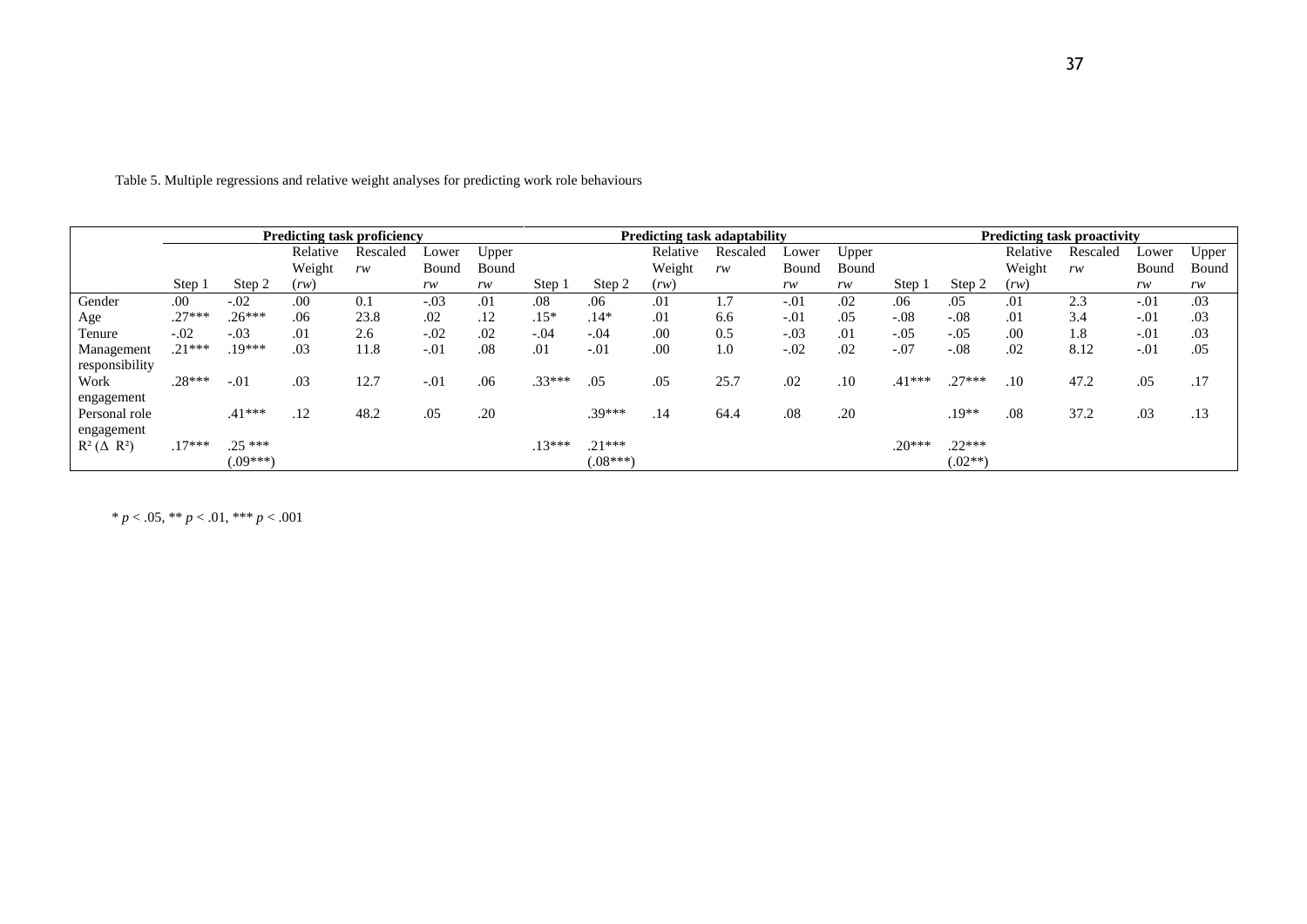|                      | Predicting | Predicting    |          |                                    |            |          |                                     |            |                                    |            |            |  |
|----------------------|------------|---------------|----------|------------------------------------|------------|----------|-------------------------------------|------------|------------------------------------|------------|------------|--|
|                      | work       | personal role |          | <b>Predicting task proficiency</b> |            |          | <b>Predicting task adaptability</b> |            | <b>Predicting task proactivity</b> |            |            |  |
| Predictor            | engagement | engagement    | Step 1   | Step 2a                            | Step 2b    | Step 1   | Step 2a                             | Step 2b    | Step 1                             | Step 2a    | Step 2b    |  |
| Gender               | .00        | .02           | $-.01$   | $-.01$                             | $-.02$     | .07      | .07                                 | .06        | .05                                | .05        | .04        |  |
| Age                  | .02        | $.08\,$       | $.24***$ | $.24***$                           | $.20***$   | .11      | $.10\,$                             | $.08\,$    | $-.11$                             | $-.11$     | $-.13*$    |  |
| Management           | $-.19***$  | $-.03$        | $.16**$  | $.21***$                           | $.18***$   | $-.02$   | .01                                 | $-.01$     | $-.13*$                            | $-.07$     | $-.13*$    |  |
| responsibility       |            |               |          |                                    |            |          |                                     |            |                                    |            |            |  |
| Tenure               | .02        | .01           | .01      | .00.                               | $-.01$     | .01      | .01                                 | .01        | $-.01$                             | $-.01$     | $-.01$     |  |
| Training perceptions | $.47***$   | .59***        | $.17**$  | .06                                | $-.12$     | $.23***$ | $.16*$                              | .01        | $.24***$                           | .09        | .05        |  |
| Work engagement      |            |               |          | $.23***$                           |            |          | $.16*$                              |            |                                    | $.32***$   |            |  |
| Personal role        |            |               |          |                                    | .49***     |          |                                     | .38***     |                                    |            | $.32***$   |  |
| engagement           |            |               |          |                                    |            |          |                                     |            |                                    |            |            |  |
|                      | $\bullet$  |               |          |                                    |            |          |                                     |            |                                    |            |            |  |
|                      | 29***      | $.37***$      | $.10***$ | $.14***$                           | $.25***$   | $.07***$ | .09***                              | $.16***$   | $.11***$                           | $.18***$   | $.17***$   |  |
| $R^2(\Delta R^2)$    |            |               |          | $(.04**)$                          | $(.15***)$ |          | $(.02*)$                            | $(.12***)$ |                                    | $(.07***)$ | $(.06***)$ |  |

Table 6. Multiple regression analyses for the effects of training perceptions on work role behaviours via work engagement and personal role engagement

*Note:* Standard betas are given.. \* *p* < .05, \*\* *p* < .01, \*\*\* *p* < .001